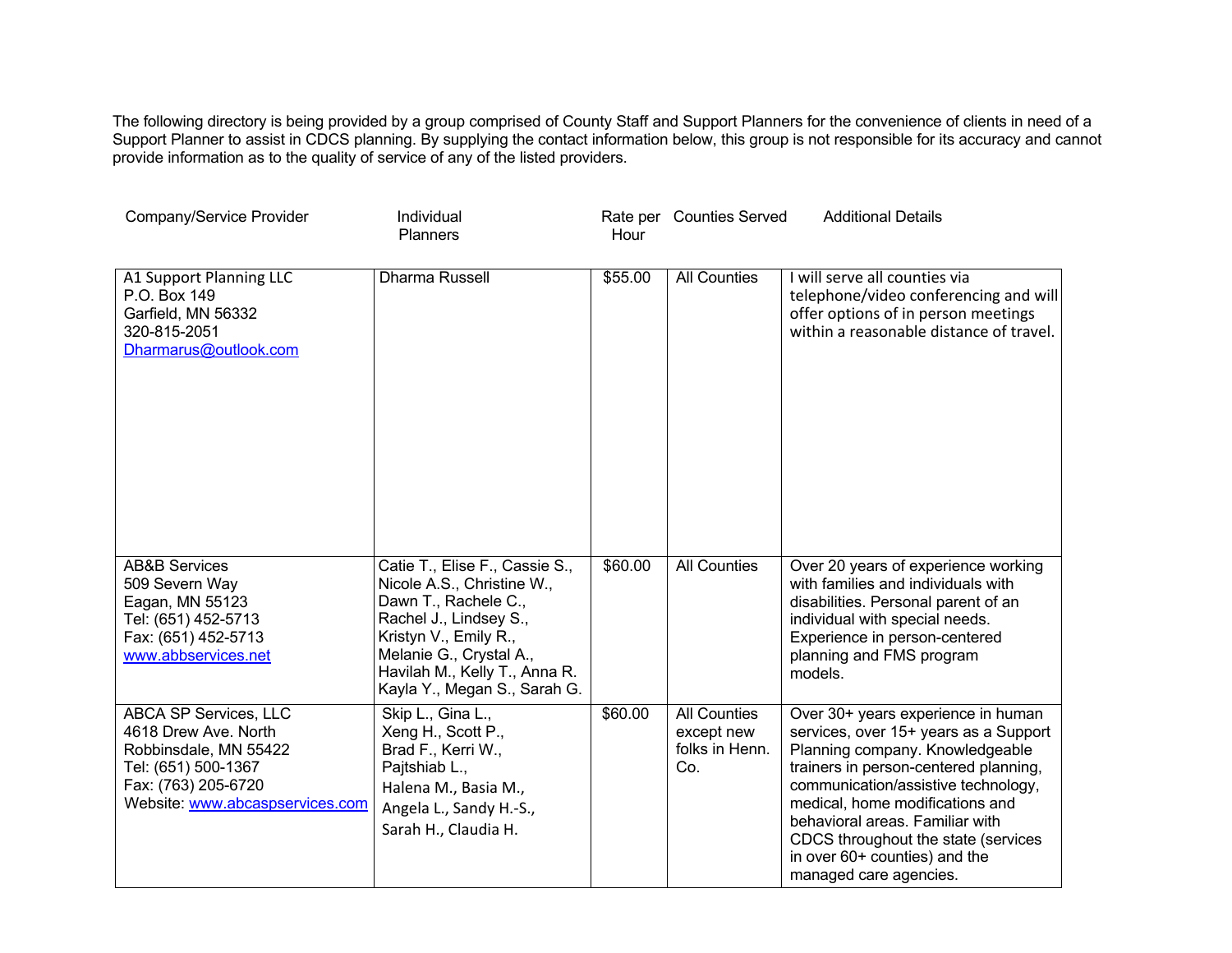| Company/Service Provider                                                                                                                                                                                          | Individual<br>Planners | Rate per<br>Hour | <b>Counties Served</b>                                                                                                                        | <b>Additional Details</b>                                                                                                                                                                                                                                                                                                                                                                                                                                                                                                                                                                                                                                                                                                                                                                                                                                                                                                                                                                                                   |
|-------------------------------------------------------------------------------------------------------------------------------------------------------------------------------------------------------------------|------------------------|------------------|-----------------------------------------------------------------------------------------------------------------------------------------------|-----------------------------------------------------------------------------------------------------------------------------------------------------------------------------------------------------------------------------------------------------------------------------------------------------------------------------------------------------------------------------------------------------------------------------------------------------------------------------------------------------------------------------------------------------------------------------------------------------------------------------------------------------------------------------------------------------------------------------------------------------------------------------------------------------------------------------------------------------------------------------------------------------------------------------------------------------------------------------------------------------------------------------|
| Ability and Beyond<br>6355 Lake Sarah Heights Drive<br>Greenfield, MN 55373<br>Tel: (763) 242-1216<br>Fax: (763) 477-6596                                                                                         | <b>Tracy Bremel</b>    | \$44.00          | <b>All Counties</b>                                                                                                                           | Independent Support Planner who<br>has worked in social services for over 25<br>years and been a Support Planner for the<br>last 10+ years. I enjoy partnering with<br>individuals and their teams to develop a<br>creative plan that supports their unique<br>needs.                                                                                                                                                                                                                                                                                                                                                                                                                                                                                                                                                                                                                                                                                                                                                       |
| The Ability Connection<br>4127 Hillcrest Road<br>Wayzata, MN 55391<br>Email:<br>gena@theabilityconnection.com<br>Phone: 612-926-4208<br>Mobile: 612-718-2283<br>Fax: 612-777-9671<br>www.theabilityconnection.com | Gena Elverhoy          | \$60.00          | All metro counties for in<br>person, conference call<br>and/or video chat.<br>All other counties for<br>conference call and/or<br>video chat. | Gena is certified Support Planner and the<br>founder of The Ability Connection. She is<br>the parent of a daughter with autism and a<br>neurodegenerative disorder with severe<br>cognitive challenges. She has supported<br>and advocated for her daughter for many<br>years through Waiver services and CSG and<br>CDCS programs. One of her favorite things<br>about being a support planner is helping<br>connect them with community activities,<br>resources, services, and therapeutic items<br>and services that will help support the unique<br>needs of each child or adult on CDCS and<br>CSG. In addition to this, she can help with<br>new and renewal CDCS & CSG CSP's,<br>Health and Safety Plans, Alternative<br>Treatment forms, Changes and Addendums,<br>Staffing Searches, Job Descriptions, Budget<br>Management, and other services. We can<br>meet and work together in a way that is<br>easiest and most comfortable for you - in<br>person, phone, email, conference call, video<br>chat and text. |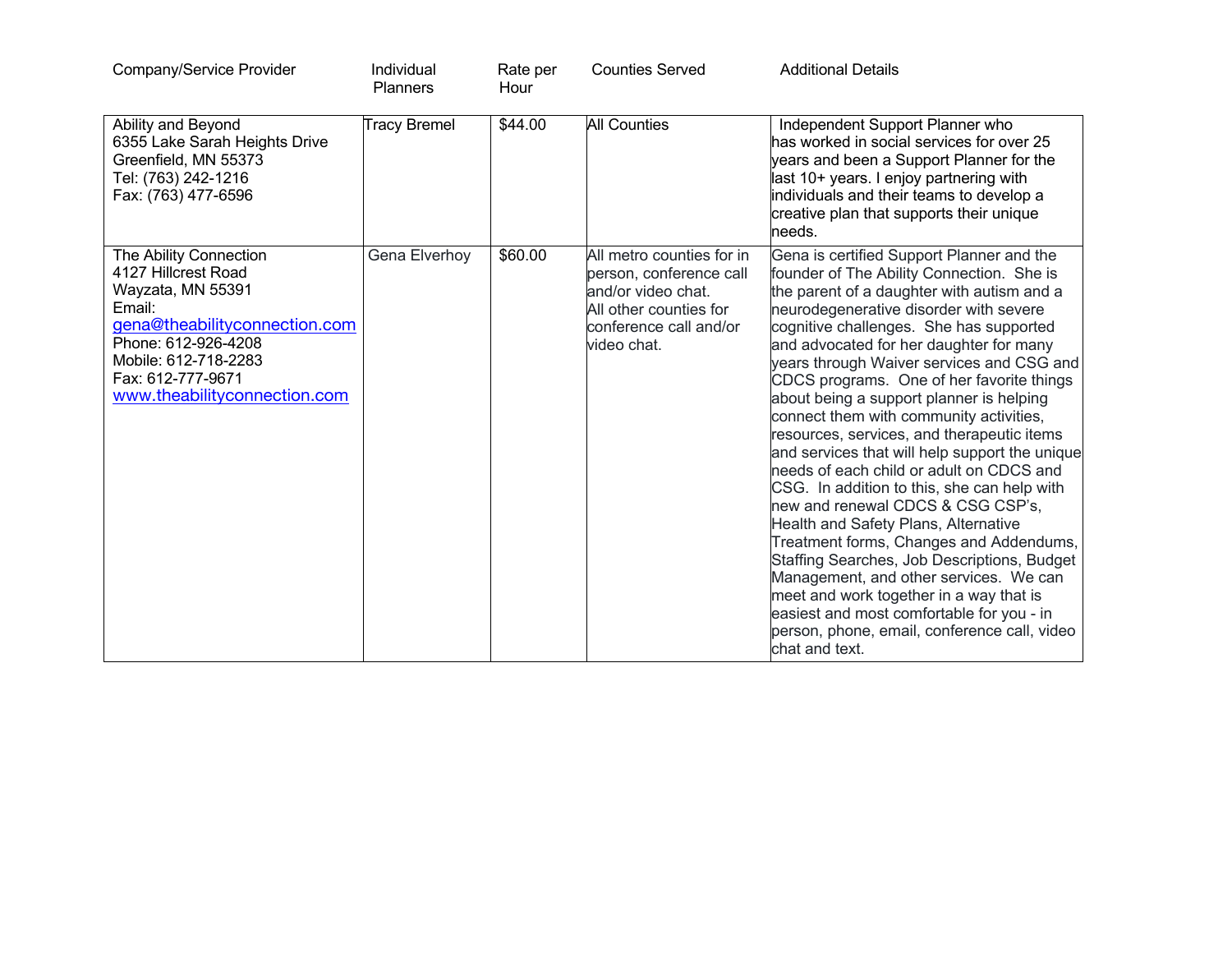| Company/Service Provider                                                                                                                                                                                                                                                               | Individual<br><b>Planners</b> | Rate per<br>Hour | <b>Counties Served</b>                                                                                                                                          | <b>Additional Details</b>                                                                                                                                                                                                                                                                                                                                                                                                                                                                                                                                                                                                                                                                                                                                                                                                                                                                                                                                                      |
|----------------------------------------------------------------------------------------------------------------------------------------------------------------------------------------------------------------------------------------------------------------------------------------|-------------------------------|------------------|-----------------------------------------------------------------------------------------------------------------------------------------------------------------|--------------------------------------------------------------------------------------------------------------------------------------------------------------------------------------------------------------------------------------------------------------------------------------------------------------------------------------------------------------------------------------------------------------------------------------------------------------------------------------------------------------------------------------------------------------------------------------------------------------------------------------------------------------------------------------------------------------------------------------------------------------------------------------------------------------------------------------------------------------------------------------------------------------------------------------------------------------------------------|
| Ability Focused Collaboration, LLC<br><b>CDCS Certified Support Planner,</b><br><b>Person Centered - Thinking &amp;</b><br><b>Planning Facilitator</b><br>1410 5th Street SE<br>New Prague, MN 56071<br>Cell: (612) 227-0870<br>Fax: (952) 758-9397<br>Email: JenniferLPickens@aol.com | Jennifer L.<br>Pickens        | \$55.00          | <b>Most Counties in MN</b><br>Phone and Video<br>Conferencing is NOW<br>utilized to safeguard<br>clients from unnecessary<br>exposure to<br>lillness/infection. | Jennifer has 13+ Years of Personal CDCS<br>Waiver Experience. She specializes in<br>the development of the following plans,<br>(Health & Safety, Daily Care, Emergency,<br>Individualized, Person Centered, Etc)<br>With guidance by the client and their<br>requested key care provider(s) she<br>utilizes the clients ADL's, Assessed Needs,<br>while balancing the What's Important To and<br>Important For Approach. Jennifer is able to<br>develop a plan that supports the clients<br>needs and wishes to provide the opportunity<br>for community integration, involvement,<br>inclusion, independence, support, safety,<br>etc. She has a vast experience with<br>assisting clients and their caregivers<br>in finding and accessing resources that<br>may be available to them based off<br>of their determined needs and goals. It<br>is Jennifer's mission to assist others<br>in accessing the skills, knowledge and<br>support necessary to live their best life! |
| Above & Beyond Abilities<br>4050 Wells Lake Way,<br>Faribault, MN 55021<br>Tel: 507-384-1969<br>Email: sheana@ababilities.com<br>Web: www.ababilities.com                                                                                                                              | Sheana<br>Schlichter          | \$55.00          | Hennepin, Carver,<br>Ramsey, Scott, Dakota,<br>Rice, Goodhue, Dodge,<br>Olmsted, Mower, Steele,<br>Freebourne, Waseca,<br>Blue Earth, Le Sueur,<br>Wabasha      | Experience in county waiver case<br>management as well as financial worker<br>experience. Highly knowledgeable in county<br>requirements for the CDCS programs,<br>person-centered approaches, and providers.<br>My background makes me a well-rounded<br>choice for your support planning needs.                                                                                                                                                                                                                                                                                                                                                                                                                                                                                                                                                                                                                                                                              |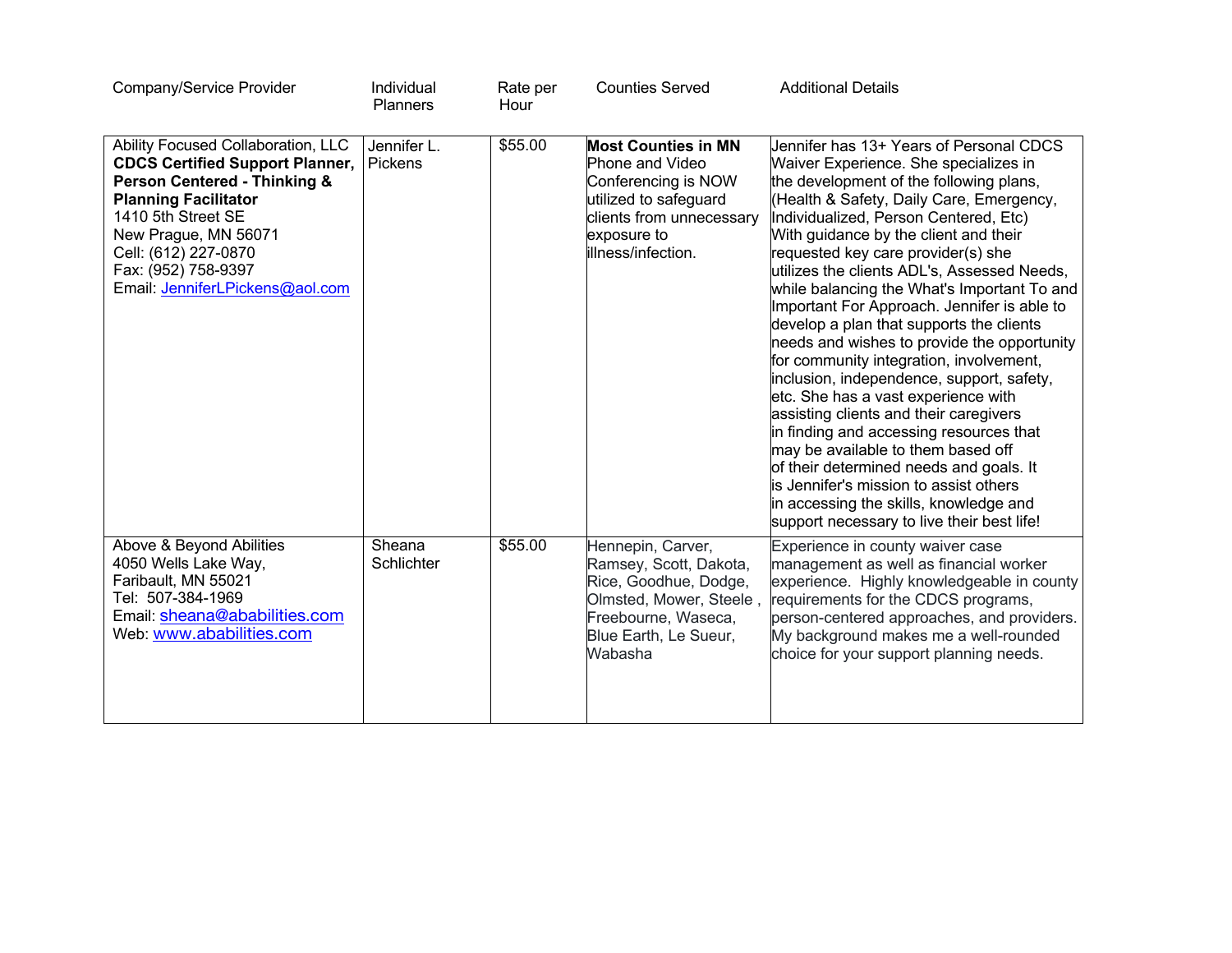| Company/Service Provider                                                                                                                                                                                                                                                                                                                                                                                                                                                                                                                                                                | Individual<br><b>Planners</b>                                                                        | Rate per<br>Hour | <b>Counties Served</b>                             | <b>Additional Details</b>                                                                                                                                                                                                                                                                                                                                                                                                                                                                                                                                                                                                                                                                                                                                                                                                                                                                                                                             |
|-----------------------------------------------------------------------------------------------------------------------------------------------------------------------------------------------------------------------------------------------------------------------------------------------------------------------------------------------------------------------------------------------------------------------------------------------------------------------------------------------------------------------------------------------------------------------------------------|------------------------------------------------------------------------------------------------------|------------------|----------------------------------------------------|-------------------------------------------------------------------------------------------------------------------------------------------------------------------------------------------------------------------------------------------------------------------------------------------------------------------------------------------------------------------------------------------------------------------------------------------------------------------------------------------------------------------------------------------------------------------------------------------------------------------------------------------------------------------------------------------------------------------------------------------------------------------------------------------------------------------------------------------------------------------------------------------------------------------------------------------------------|
| <b>Accessible Support Planning</b><br>15650 Galaxie Ave. #419<br>Apple Valley MN 55124<br>LuAnn Olen<br>luann.accessible@outlook.com<br>651-238-8717<br>Rebecca Jump, Owner<br>rebecca.accessible@gmail.com<br>952-688-7857<br>Fax: 651-389-9201<br>Faiza Ali<br>Faiza.accessible@outlook.com<br>952-288-8669<br><b>Speaks Somali and Swahili</b><br><b>Brenda Danielson</b><br>Bren.accessible@gmail.com<br>218-393-3867<br>Amy Zylstra<br>Amy.accessible@gmail.com<br>651-245-6842<br>Starts 12.1.21<br>Saira Gudiel<br>Saira.accessible@gmail.com<br>651-216-9996.<br>speaks Spanish | LuAnn Olen<br>Rebecca Jump<br>Faiza Ali<br><b>Brenda</b><br>Danielson<br>Amy Zylstra<br>Saira Gudiel | \$55.00          | We take all counties in<br>MN. (limited Henn. Co.) | We are a six-person team with tons of<br>experience in CDCS, writing plans,<br>and disability resources. We would<br>love to help you navigate the systems<br>to ensure you have the supports that<br>are important to you.<br>LuAnn: I have passionately<br>participated on all sides of the<br>meeting table with self-directed<br>services with people for over 25 years<br>Including CDCS. I have two college<br>degrees, have been an advocate at<br>PACER center, a behavioral<br>consultant, a social worker/CDCS<br>Coordinator.<br>Rebecca: I'm a mother to a child with<br>a disability and I like a challenge. I am<br>a certified support planner and have<br>been working with people with<br>disabilities for over 10 years. I will<br>facilitate with social workers and FMS<br>coordinators to make sure your needs<br>are met. Extensive knowledge in<br>PCA, MA, CDCS. Flexible scheduling.<br>Also, can Video Conference meetings. |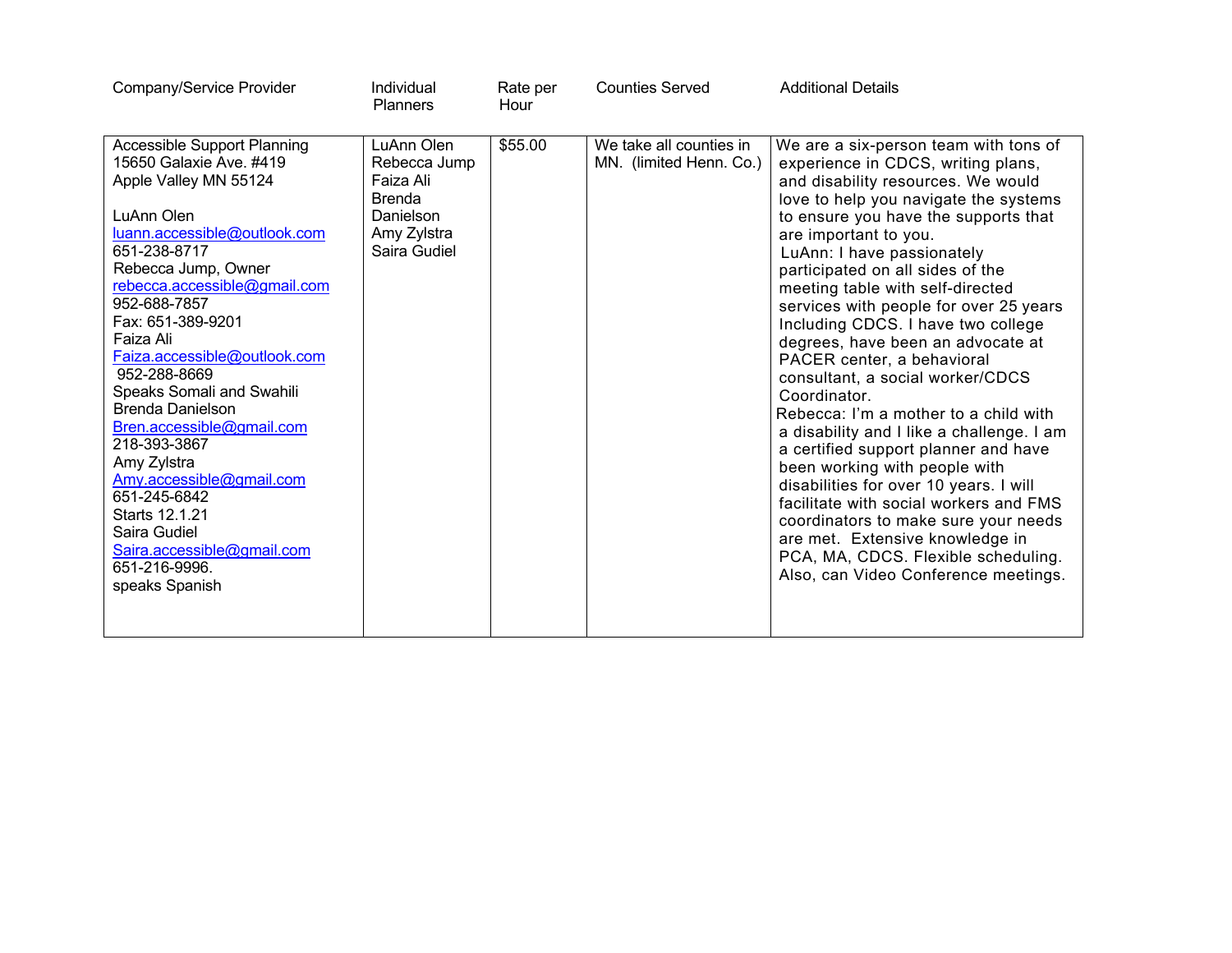| Company/Service Provider                                                                                                                                                          | Individual<br>Planners                                              | Rate per<br>Hour     | <b>Counties Served</b>                                                                                                                | <b>Additional Details</b>                                                                                                                                                                                                                                                                                                                                                                                                                                                                                                    |
|-----------------------------------------------------------------------------------------------------------------------------------------------------------------------------------|---------------------------------------------------------------------|----------------------|---------------------------------------------------------------------------------------------------------------------------------------|------------------------------------------------------------------------------------------------------------------------------------------------------------------------------------------------------------------------------------------------------------------------------------------------------------------------------------------------------------------------------------------------------------------------------------------------------------------------------------------------------------------------------|
| <b>Access North</b><br>Center for Independent Living<br>1309 East 40th Street<br>Hibbing MN, 55746<br>Tel: (218) 824-5228<br>Fax: (218) 824-1421<br>www.mcanfield@accessnorth.net | Melissa C.<br>Tina Y.<br>Jake K.<br>Kiri B.<br>Chris R.<br>Steve B. | \$60.00              | <b>Northeastern Counties:</b><br>Aitkin<br>Carlton<br>Cass<br>Cook<br>Crow Wing<br>Koochiching<br>Itasca<br>Lake<br>Pine<br>St. Louis | Access North has been providing<br>independent living services to<br>people living with disabilities<br>based on consumer choice for<br>more than 30 years.                                                                                                                                                                                                                                                                                                                                                                  |
| <b>Aladdin Support Services LLC</b><br>7200 France Ave South Suite 100<br>Edina, MN 55435<br>Phone: (507) 250-2093<br>Email: degahmed@gmail.com                                   | Deg Ahmed                                                           | $$45.00-$<br>\$55.00 | <b>All Counties</b>                                                                                                                   | Aladdin Support Services has<br>three years of experience working<br>with individuals eligible for both<br>CDCS & CSG services. I am an<br>independent Support Planner.<br>Affluent in both English and<br>Somali. I am highly trained in<br>writing person centered plans. I<br>help families understand and<br>identify their goals and I help<br>guide resources that are available<br>to them.                                                                                                                           |
| Ali Support Planner<br>2104 Park Ave, Suite 110<br>Minneapolis, MN 55404<br>Phone: 612-703-7799<br>Fax: 612-424-0914<br>Email: alikhadary@gmail.com                               | Alikhadar Yusuf                                                     | $$45.00-$<br>\$55.00 | <b>All Counties</b>                                                                                                                   | I am an independent Support<br>Planner. I have over 12 years of<br>experience with Home and<br><b>Community-Based Waiver</b><br>services and CDCS services.<br>Extensive knowledge of disability<br>and social service delivery<br>systems, and community<br>resources and services.<br>I write an individualized person-<br>centered plan as well as assist<br>clients and their caregivers in<br>accessing resources, providing<br>advocacy, and monitoring<br>implementation of the<br>waiver. Bilingual: Somali/English. |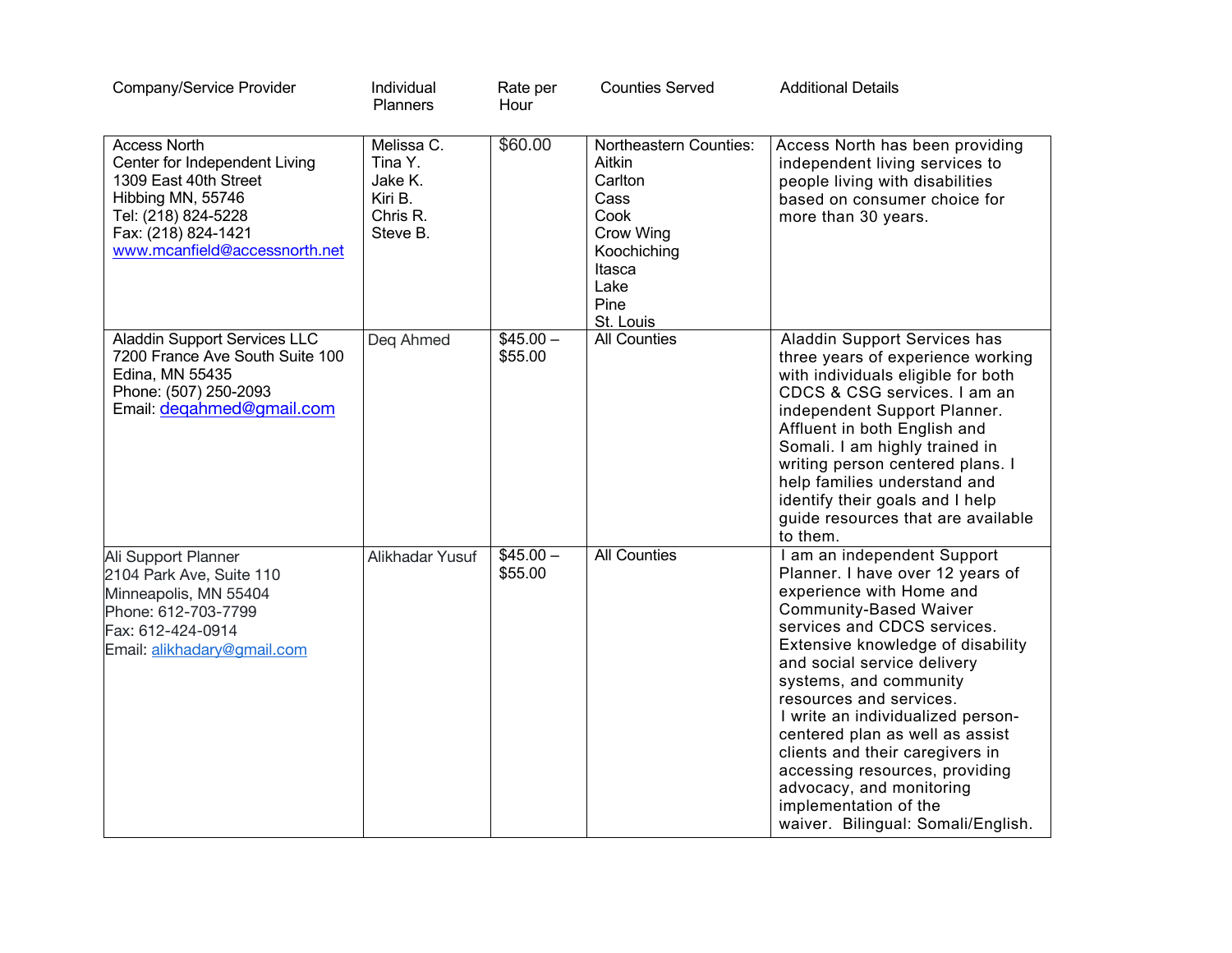| Company/Service Provider                                                                                             | Individual<br>Planners | Rate per<br>Hour                                                                                             | <b>Counties Served</b>                                                                                                                                                                                                                                                                          | <b>Additional Details</b>                                                                                                                                                                                                                                                                                                                                                                                                                                                                                                                                                                                                                                                                                                                                                                                       |
|----------------------------------------------------------------------------------------------------------------------|------------------------|--------------------------------------------------------------------------------------------------------------|-------------------------------------------------------------------------------------------------------------------------------------------------------------------------------------------------------------------------------------------------------------------------------------------------|-----------------------------------------------------------------------------------------------------------------------------------------------------------------------------------------------------------------------------------------------------------------------------------------------------------------------------------------------------------------------------------------------------------------------------------------------------------------------------------------------------------------------------------------------------------------------------------------------------------------------------------------------------------------------------------------------------------------------------------------------------------------------------------------------------------------|
| All-metro support planning LLC<br>1940 Hazen Street,<br>Shakopee MN 55379<br>Kocabdi@gmail.com<br>Phone:612-449-8813 | Abdi Kofiro            | \$40-\$50<br>rate varies<br>depending<br>on distance<br>of travel<br>from office<br>to individual<br>served. | Services all metro<br>counties for in person,<br>conference call or video<br>All other counties for<br>conference call or video<br>conference.                                                                                                                                                  | A Certified Support Planner at All-<br>metro support planning can work<br>with you to develop a community<br>per personal preferences support plan that best meets your<br>personal needs and goals.<br>Provider has years of experience<br>working with people with special<br>needs. Working with this support<br>planner, you will receive help to<br>develop a community support plan,<br>help to set your goals, help to<br>monitor your support, help to recruit<br>support workers, help to purchase<br>services and more.<br>As a provider, I will be resourceful<br>and respectful to you and your<br>family. support will be available to<br>you when you need it. My code<br>principles are equality and<br>community inclusion. Fluent in<br>English, Somali, and functional in<br>other languages. |
| ASD Play, LLC<br>Phone: 612-281-0866<br>Website: asdplay.org                                                         | Jeremiah Scheel        | \$50.00                                                                                                      | Hennepin, Ramsey,<br>Carver, Wright,<br>Sherburne, Scott,<br>Dakota, washington,<br>Chisago, Isanti, Kanabec,<br>St. Louis, Carlton, Pine,<br>Stearns, Meeker, Mcloud,<br>Sibley. Tele-<br>appointments are<br>obviously available now<br>as well so really the<br>whole state I am open<br>to. | Since 2015 we have been<br>providing professional solutions to<br>the State of Minnesota and the<br>community. Recently we have<br>added CDCS Support Planning to<br>our services. We are excited to<br>share our strategic planning<br>solutions and results-driven focus<br>we bring to every client with you.<br>We specialize in Autistic youth<br>but have been trained as experts<br>in the CDCS process and can<br>guide you through all of your<br>planning needs.                                                                                                                                                                                                                                                                                                                                      |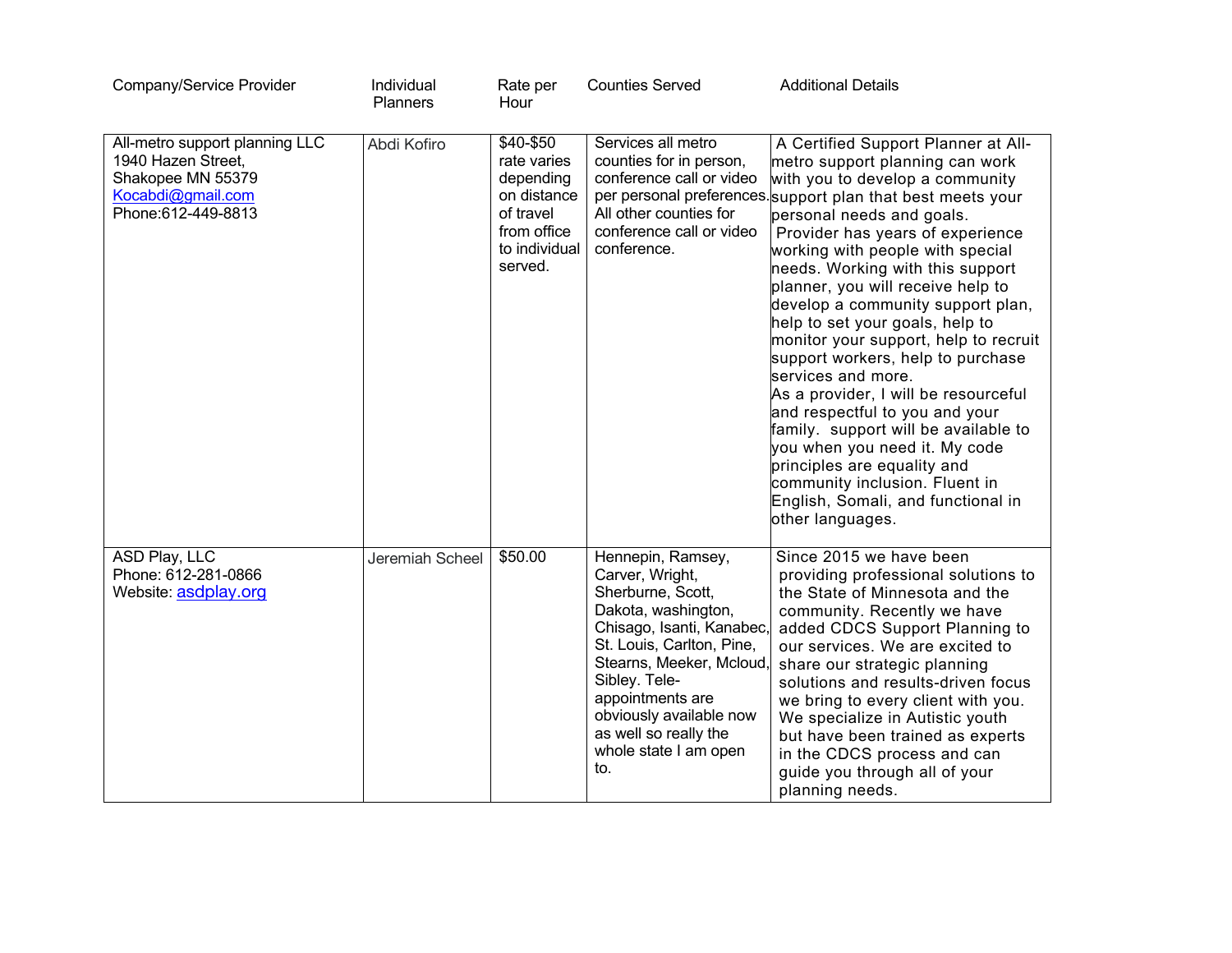| Individual<br>Company/Service Provider<br><b>Planners</b> | Rate per<br>Hour | <b>Counties Served</b> | <b>Additional Details</b> |  |
|-----------------------------------------------------------|------------------|------------------------|---------------------------|--|
|-----------------------------------------------------------|------------------|------------------------|---------------------------|--|

| <b>Beyle Support Planner</b><br>7101 York Ave S, Suite 355<br><b>Edina MN 55435</b><br>Office: 952-426-1885<br>Cell (text or calls) 612-986-4144<br>Fax Secured 612-314-8666 | Liben Ahmed                 | \$55.00 | <b>All Counties</b>                         | Bayle Support Planning has over<br>ten years of experience working with<br>individuals eligible for CDCS<br>services. We are native-speaking<br>Somali staff. We specialize in<br>writing person-centered plans. We<br>have helped families understand the<br>program and identify their goals and<br>the resources available. We have a<br>strong background in banking,<br>interpretation, and translation. We<br>speak the Somali language and help<br>communities from East Africa, and<br>greater. Minnesota understands the<br>CDCS program more clearly. We<br>help families overcome language<br>barriers. We have over twenty years<br>of experience interpreting and<br>translating English to Somali<br>languages. |
|------------------------------------------------------------------------------------------------------------------------------------------------------------------------------|-----------------------------|---------|---------------------------------------------|-------------------------------------------------------------------------------------------------------------------------------------------------------------------------------------------------------------------------------------------------------------------------------------------------------------------------------------------------------------------------------------------------------------------------------------------------------------------------------------------------------------------------------------------------------------------------------------------------------------------------------------------------------------------------------------------------------------------------------|
| Breeze Support Planners, LLC<br>St Paul, Mn<br>Phone: 651-398-1232<br>Email:<br>brenda.schurhamer@gmail.com                                                                  | <b>Brenda</b><br>Schurhamer | \$50.00 | 7 county metro and<br>others by arrangement | 30 + years in Social Services, 20 years<br>case management experience<br>specializing in working with individuals<br>who receive waiver services.<br>Experience with CDCS & CSG Support<br>Plans as a case manager for 20 years<br>and as a Supervisor for 6 years.<br>Knowledgeable of a large variety of<br>resources. Available for phone, video<br>conferencing or in-person meetings<br>depending on preferences of<br>individuals and families.                                                                                                                                                                                                                                                                         |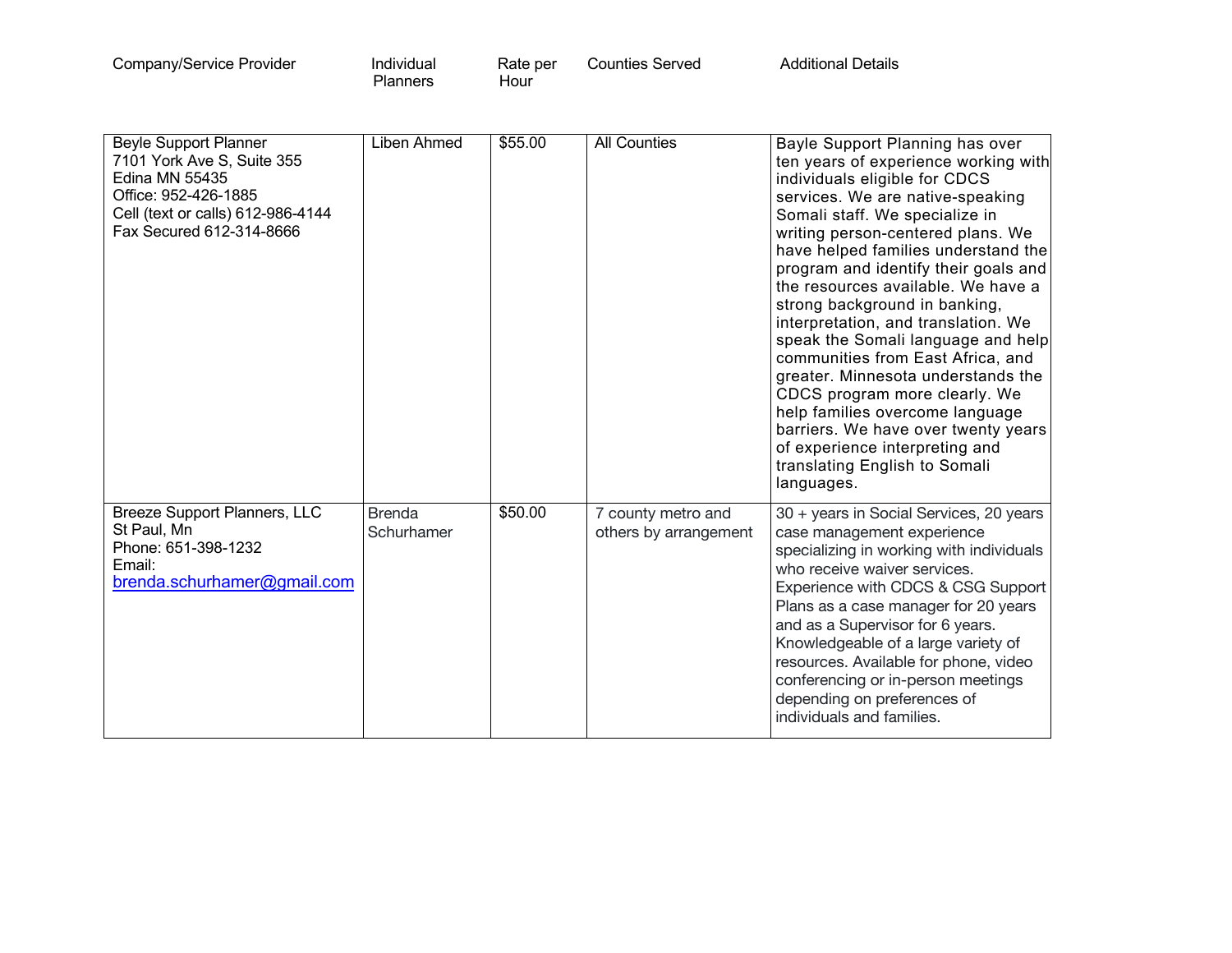| Company/Service Provider                                                                                                                        | Individual<br>Planners                                                                     | Rate per<br>Hour | <b>Counties Served</b>                                                                                                                                                         | <b>Additional Details</b>                                                                                                                                                                                                                                                                                                                                                                                                                                                                                                                                                                                                                                                                                                                                                                           |
|-------------------------------------------------------------------------------------------------------------------------------------------------|--------------------------------------------------------------------------------------------|------------------|--------------------------------------------------------------------------------------------------------------------------------------------------------------------------------|-----------------------------------------------------------------------------------------------------------------------------------------------------------------------------------------------------------------------------------------------------------------------------------------------------------------------------------------------------------------------------------------------------------------------------------------------------------------------------------------------------------------------------------------------------------------------------------------------------------------------------------------------------------------------------------------------------------------------------------------------------------------------------------------------------|
| Certified CDCS Support Planner<br>Services<br>7251 Hidden Valley Pond S.<br>Cottage Grove MN 55016<br>Fax: 651-702-6814<br>mobile: 651-247-6225 | Stacey Vogele,<br>J.D.                                                                     | \$50.00          | Metro Counties and<br>others by special<br>arrangement up to 100<br>mile radius from St. Paul                                                                                  | Stacey is the parent of three daughters;<br>her youngest is medically fragile with<br>severe physical and cognitive delays<br>and requires nursing level of care.<br>Stacey has been using CDCS services<br>personally for over 8 years, and<br>specializes in writing nursing-level of<br>care children Support Plans, and<br>finding services unique to each child<br>such as: music therapy, art therapy,<br>hippo therapy, etc.                                                                                                                                                                                                                                                                                                                                                                 |
| <b>Choosing Home Support Planning</b><br><b>PO Box 189</b><br>Motley, MN 56466<br>Tel: (320) 360-7737<br>Web: www.choosinghome.net              | Carolyn<br>Ouradnik<br>Elissa R.<br>Kristina B.<br>Melissa W.<br>Carolyn O.<br>Cheyenne W. | \$60.00          | Able to serve areas of<br>MN with emphasis on<br>Central and Northern<br>areas, my office is in<br>Central MN. Able to meet<br>in person,<br>videoconferencing or by<br>phone. | I am an independent Support<br>Planner who is committed to<br>providing the most creative and<br>positive future planning ideas. My<br>years of experience encompass<br>Support Planning, work as a<br>Trainer with U of M /DHS for<br>Person-Centered Thinking, and the<br>ability and training to develop<br>complete individual Person-<br>Centered Plans. My focus began<br>as a parent, work with educational<br>teams, Support Planning and 10<br>yrs. experience in county-based<br>systems. I 'meet' people and<br>individuals where they are in their<br>planning, life and vision.<br>Experienced in finding resources,<br>accessibility items, employment<br>skill development / education ideas<br>and items, training and education<br>for individuals, families and support<br>staff. |
| <b>CMG Solutions</b><br>4375 Kady Avenue NE<br>St. Michael, MN 55376<br>Tel: (612) 704-8623                                                     | <b>Carmen Gretton</b>                                                                      | \$55-60.00       | Wright<br>Sherburne<br>Ramsey<br>No new in Henn. Co.<br>Others by special<br>arrangements                                                                                      | I am an independent Support<br>Planner. I am the mother to 3<br>children, one with severe autism<br>who has been on a waiver utilizing<br>CDCS for 6 years. I specialize in<br>families with special needs children<br>and finding services that best meet<br>their needs.                                                                                                                                                                                                                                                                                                                                                                                                                                                                                                                          |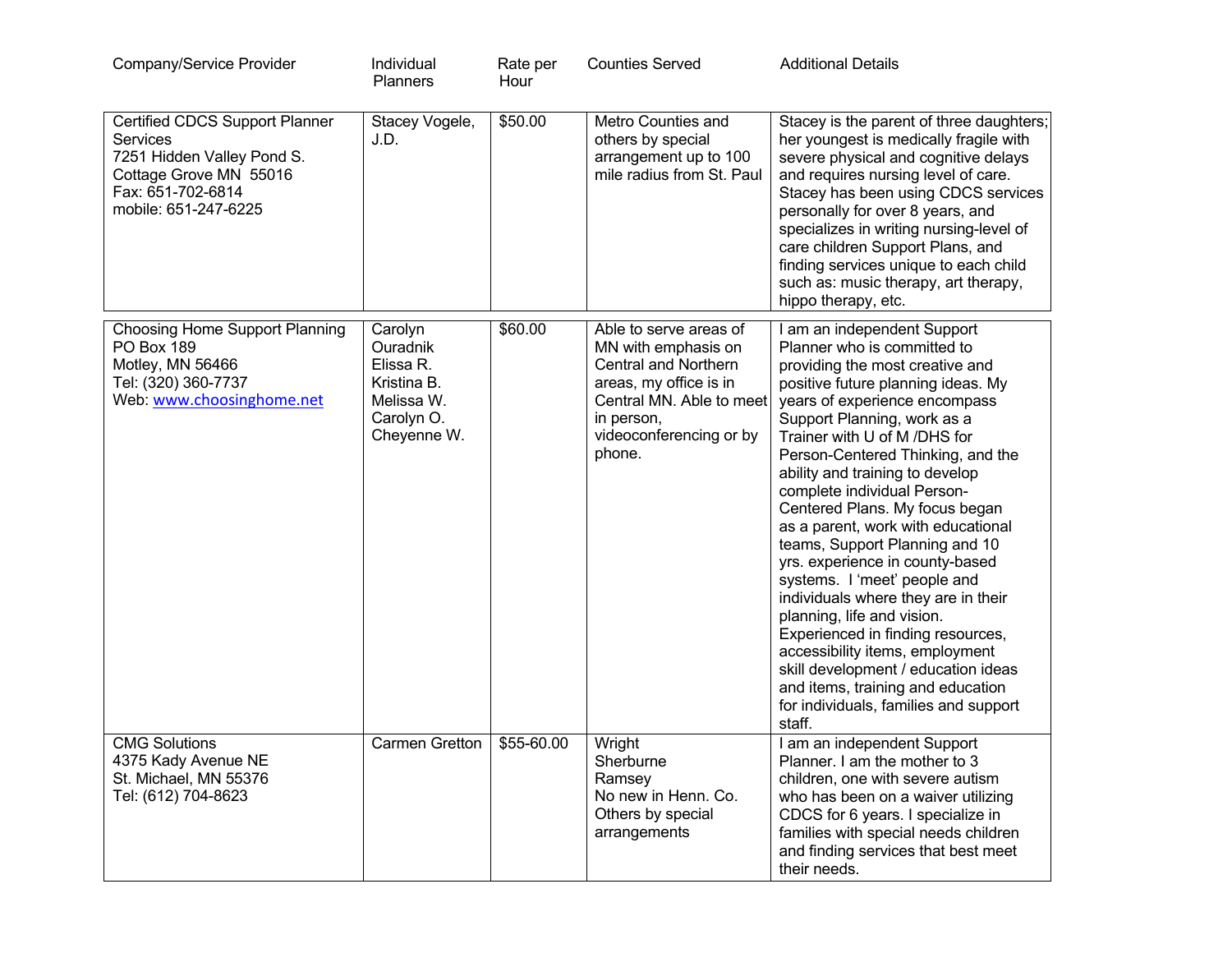| Company/Service Provider                                                                                                                                                     | Individual<br><b>Planners</b> | Rate per<br>Hour | <b>Counties Served</b>                                                                                                                                            | <b>Additional Details</b>                                                                                                                                                                                                                                                                                                                                                                                                                                                                                                                                                                                                                                                                   |
|------------------------------------------------------------------------------------------------------------------------------------------------------------------------------|-------------------------------|------------------|-------------------------------------------------------------------------------------------------------------------------------------------------------------------|---------------------------------------------------------------------------------------------------------------------------------------------------------------------------------------------------------------------------------------------------------------------------------------------------------------------------------------------------------------------------------------------------------------------------------------------------------------------------------------------------------------------------------------------------------------------------------------------------------------------------------------------------------------------------------------------|
| Creatively Home, LLC<br>6350 21st Ave SW<br>Pequot Lakes, MN 56472<br>(952) 239-9083<br>creativelyhome@gmail.com                                                             | Carolyn Olijnek               | \$50.00          | Able to serve areas of<br>MN with emphasis on<br><b>Central and Northern</b><br>areas. Able to meet in<br>person, through video<br>conferencing, or via<br>phone. | With nearly 30 years of experience<br>in education and 15 years as a<br>parent of a child with special<br>needs, I am committed to a person-<br>centered approach. As an<br>independent support planner, I<br>work with the participant and team<br>to listen and plan creative solutions<br>for the most fulfilling living.                                                                                                                                                                                                                                                                                                                                                                |
|                                                                                                                                                                              |                               |                  |                                                                                                                                                                   |                                                                                                                                                                                                                                                                                                                                                                                                                                                                                                                                                                                                                                                                                             |
| <b>DBS</b> Support Planner<br>2626 East 82 <sup>nd</sup> St. Suite 200<br>Bloomington MN 55425<br>Phone: (612) 961-2491<br>Fax: (612) 437-4462<br>Email: kofiroali@gmail.com | Ali Kofiro                    | \$50.00          | <b>Twin Cities Metro</b><br>Counties                                                                                                                              | At DBS Support Planner LLC, you<br>will find a multilingual support team<br>who fluently speaks Somali, Oromo,<br>Amharic, and English. Our team is<br>highly trained in writing person<br>centered plans and has<br>detailed knowledge of working with<br>individuals with disabilities and can<br>advise on the best available options.<br>Ali Kofiro is a certified Support<br>Planner and the founder of DBS. He<br>is also a licensed counselor and<br>has spent more than 15 years as<br>a counselor working with those<br>who are in need. Being both<br>professional Support Planner and a<br>licensed counselor makes Ali<br>uniquely qualified to handle<br>CDCS waiver services. |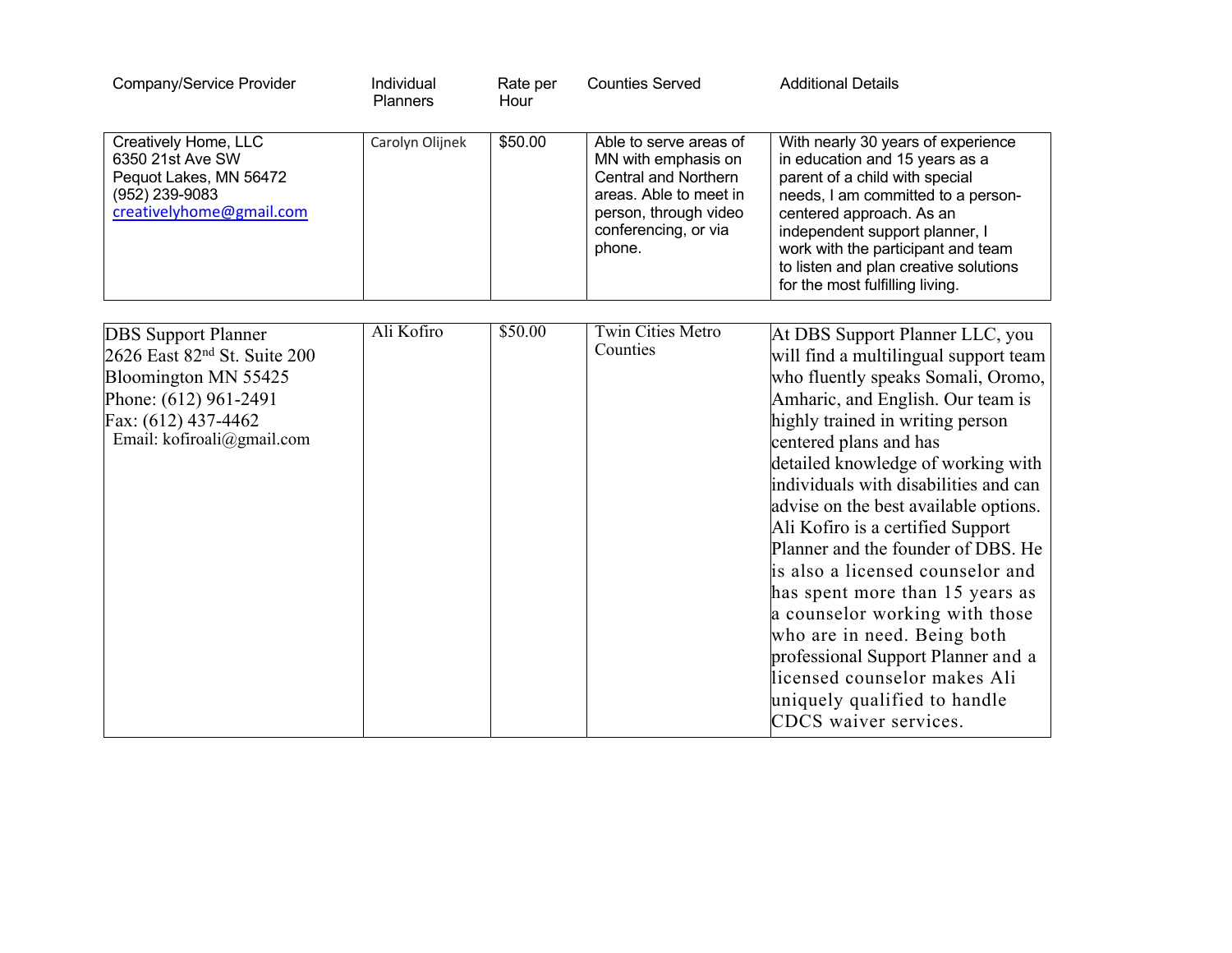| Company/Service Provider                                                                                                                                                                                                    | Individual<br><b>Planners</b> | Rate per<br>Hour | <b>Counties Served</b>                                                                                                             | <b>Additional Details</b>                                                                                                                                                                                                                                                                                                                                                                                                                                                                                                                                                                                   |
|-----------------------------------------------------------------------------------------------------------------------------------------------------------------------------------------------------------------------------|-------------------------------|------------------|------------------------------------------------------------------------------------------------------------------------------------|-------------------------------------------------------------------------------------------------------------------------------------------------------------------------------------------------------------------------------------------------------------------------------------------------------------------------------------------------------------------------------------------------------------------------------------------------------------------------------------------------------------------------------------------------------------------------------------------------------------|
| <b>Excellence In Action</b><br><b>Certified CDCS Support Planner</b><br>and Person Centered Planner<br>Facilitator<br>1334 Washburn Ave N<br>Minneapolis, MN 55411-2841<br>Tel: (612) 558-5956<br>Email: eia.cdcs@gmail.com | Bonnie Jean<br>Smith          | \$50.00          | All Counties: [Metro<br>Counties and all others<br>by special arrangement]<br>in person, through video<br>chat or conference call. | Experience:<br>$*$ 20 + years :<br>* writing Support Plans and IEP Plan's<br>that are driven by each individual's<br>personalized choice and control over<br>their Independence, Productivity, Self<br>- Determination, Integration, and<br>Inclusion.<br>Parent of two young adults with<br>developmental disabilities.                                                                                                                                                                                                                                                                                    |
| <b>First Choice LLC</b>                                                                                                                                                                                                     | Levi Theisen                  | \$50.00          | Wright, Hennepin,                                                                                                                  | I am an Independent Support Planner                                                                                                                                                                                                                                                                                                                                                                                                                                                                                                                                                                         |
| 17252 182nd Ave NW<br>Big Lake, MN 55309<br>Tel: 763.370.5309<br>Email: levi@first-choicellc.com<br>Website: www.1st-choicellc.com                                                                                          |                               |                  | Sherburne, Ramsey,<br>Isanti, Anoka, Carver,<br>McCloed, Kanabec, Mille<br>Lacs, Meeker, and<br><b>Stearns</b>                     | who has two children on different<br>waiver programs. I have experience in<br>CDCS and all waiver types. I am<br>passionate about creating a plan that<br>is person centered for individuals, and<br>take pride in working hard to plan<br>supports that help individuals achieve<br>the life they desire. I am flexible with<br>creating meetings in a manner that<br>best meets your needs whether in<br>person, through video chat or<br>conference call.                                                                                                                                                |
| <b>Five Arrows Support Planning</b><br>Amanda Rueter<br>241 Creekside Drive<br>Eagle Lake, MN 56024<br>Tel: 507-382-9196<br>Email: amandarueter5@gmail.com                                                                  | Amanda Rueter                 | \$55.00          | Five Arrows Support<br>Planning serves all<br>counties in Minnesota<br>via telephone or zoom.                                      | At Five Arrows Support Planning I strive<br>to bring professionalism and<br>understanding to each client I serve. As<br>the mother of two children who receive<br>CDCS services, I know how<br>overwhelming it can be to navigate, not<br>only the needs of your child/family<br>member, but also the ins and outs of all<br>the services they may be eligible for. I<br>also bring the experience I gained being<br>a former elementary teacher. My goal<br>will always be to help you best meet the<br>needs of your family member and help<br>answer your questions and solve<br>problems along the way. |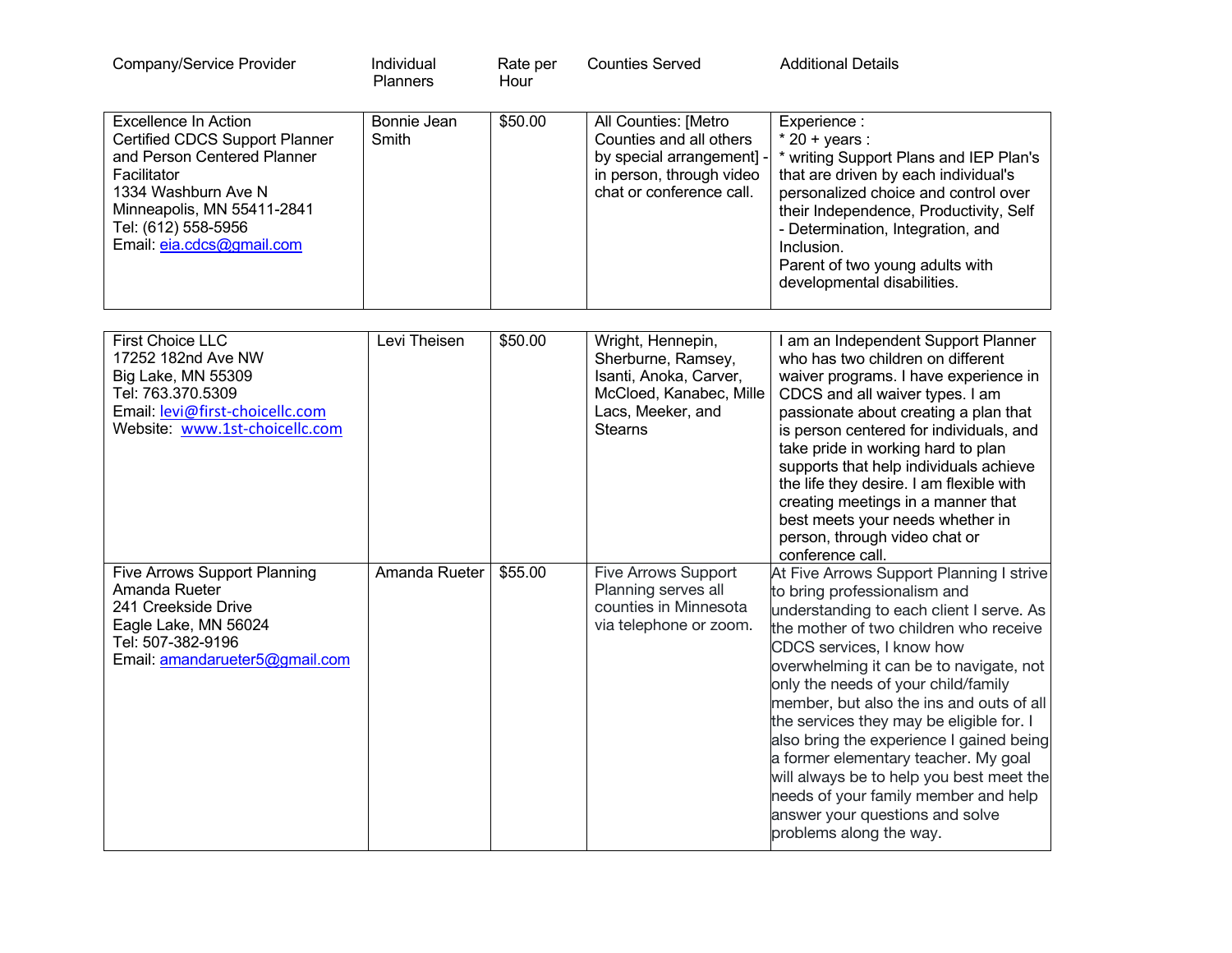| Company/Service Provider                                                                                                                                                                                          | Individual<br><b>Planners</b>                                                                                                                                                                                      | Rate per<br>Hour | <b>Counties Served</b>                       | <b>Additional Details</b>                                                                                                                                                                                                                                                                                                                                                                                                                                                                                                                                                                              |
|-------------------------------------------------------------------------------------------------------------------------------------------------------------------------------------------------------------------|--------------------------------------------------------------------------------------------------------------------------------------------------------------------------------------------------------------------|------------------|----------------------------------------------|--------------------------------------------------------------------------------------------------------------------------------------------------------------------------------------------------------------------------------------------------------------------------------------------------------------------------------------------------------------------------------------------------------------------------------------------------------------------------------------------------------------------------------------------------------------------------------------------------------|
| Flex-Pac, Inc.<br>1202 Cherrywood Dr NE<br>New Prague, MN 56071<br>952-758-3485-office<br>952-297-7866-cell<br>chrisbudgethelp@yahoo.com                                                                          | Christine Loose,<br>Elisabeth<br>Adams,<br>Kerry Volkers,<br>Angela Gjerde,<br>Julie Grages<br>Olson,<br>Ana Kotchevar,<br>Laura Gray,<br>Jason Bennett,<br>Kathy Engstrom,<br>Melissa Mak &<br><b>Taylor Hill</b> | \$60.00          | Most counties in MN                          | Flex-Pac, Inc. was founded by Christine<br>Loose, mother of a son with autism who<br>has been working in the field for over 17<br>years. Flex-Pac has support planners<br>with specialties in the areas of: home<br>modifications, cognitive/physical<br>impairments, Autism,adult mental health<br>and transition-age supports. We work<br>with and have experience with all waiver<br>types. Several support planners also<br>have experience as lead agency<br>employees and have an excellent<br>understanding of how to write a person-<br>centered CDCS plan with the individuals<br>they serve. |
| For You, Support Planning LLC<br>Phone: 320-808-6320<br>Email: kristinablehr@outlook.com                                                                                                                          | Kristina Blehr                                                                                                                                                                                                     | \$55.00          | Flexible                                     | Over 10 years of experience working<br>with families and individuals with<br>disabilities. Settings have included<br>Direct Care staff, Supervisor of a group<br>home, and Service Coordinator at an<br>FMS. Training and experience with<br>Person-Centered Planning and writing. I<br>enjoy the one on one with the families<br>and individuals that I serve.                                                                                                                                                                                                                                        |
| <b>Harry Meyering Center</b><br>Website: www.harrymeyeringcenter.org<br>Phone: 507-387-8281 (office) or<br>507-225-5030 (direct phone)<br>Email: ebritz@harrymeyeringcenter.org<br>Fax: 507-345-1696 (direct fax) | <b>Emily Britz</b><br><b>Callie Ulwelling</b>                                                                                                                                                                      | \$55.00          | Southern and Central<br>MN (including metro) | Selecting Harry Meyering to assist with<br>support planning needs means that you<br>will receive quality services that adhere<br>to our Guiding Principles of being<br>Person-Centered, Positive and<br>Supportive, and Dedicated Team<br>Players in the spirit of serving and<br>supporting the individuals, the<br>community, the organization, and each<br>other. We provide responsive services<br>that are tailored to the needs of each<br>individual.                                                                                                                                           |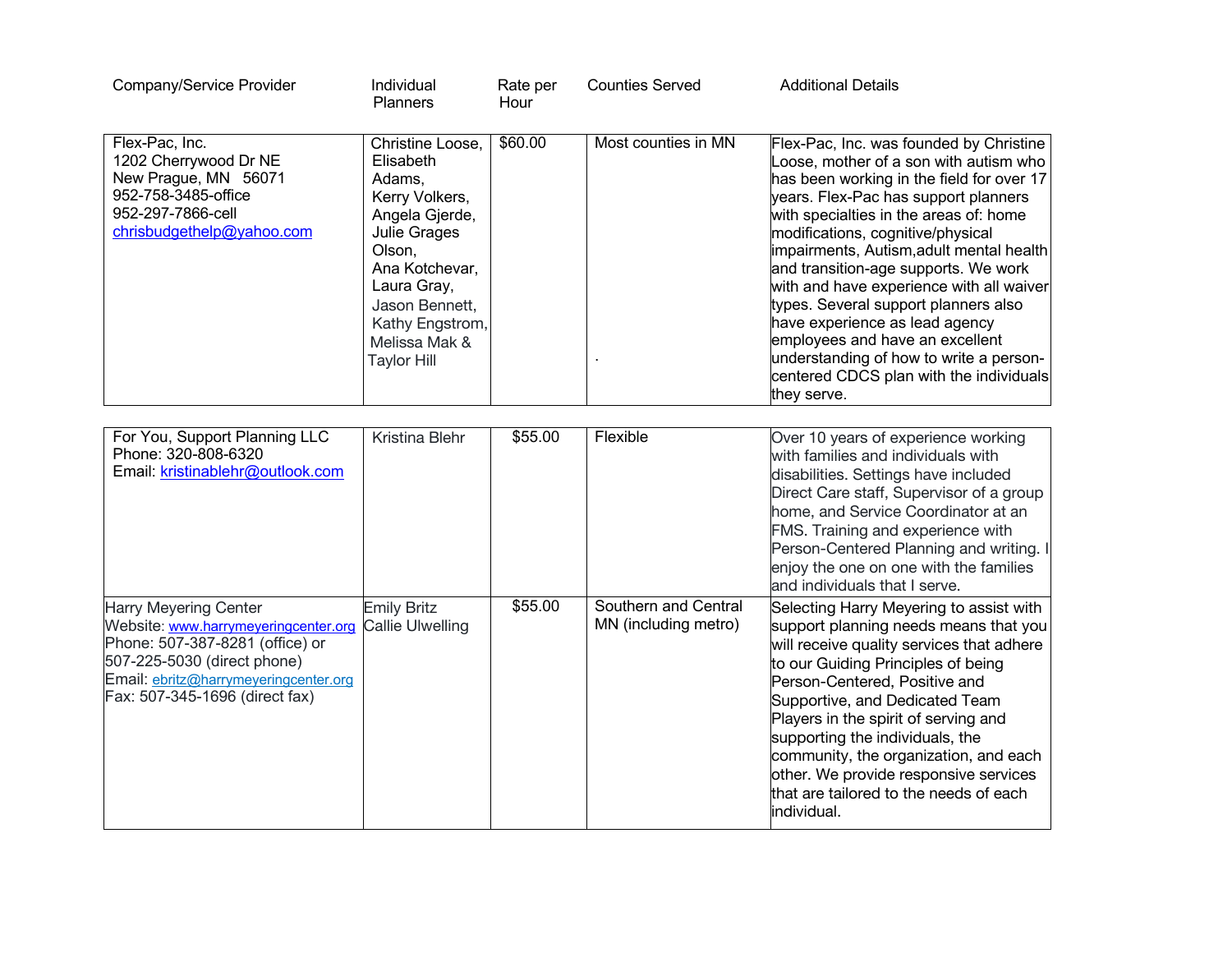| Company/Service Provider                                                                                                                             | Individual<br><b>Planners</b> | Rate per<br>Hour | <b>Counties Served</b>                                      | <b>Additional Details</b>                                                                                                                                                                                                                                                                                                                                                                                    |
|------------------------------------------------------------------------------------------------------------------------------------------------------|-------------------------------|------------------|-------------------------------------------------------------|--------------------------------------------------------------------------------------------------------------------------------------------------------------------------------------------------------------------------------------------------------------------------------------------------------------------------------------------------------------------------------------------------------------|
| Just 4 U Support Services, LLC<br>5436 Irving Avenue North<br>Brooklyn Center, MN 55430<br>Tel: (612) 408-6837                                       | Angela<br>Shonoiki            | \$50.00          | Anoka, Hennepin,<br>Ramsey                                  | am an independent certified support<br>planner. I have over 12 years<br>experience working with individuals<br>with a disability and their families on the<br>CDCS program. I provide everyone with<br>quality service and great<br>communication.                                                                                                                                                           |
| Krengel Support Planning<br>Email: Jennifer.Krengel.SP@gmail.com<br>Phone number: 651-243-0616                                                       | Jennifer Krengel              | \$55.00          | <b>All Counties</b>                                         | have 20 years experience working with<br>the disability community. The last 3<br>years I have worked as a Service<br>Coordinator at an FMS as well as a<br>Certified Support Planner, gaining a lot<br>of knowledge about Self Directed<br>Services.                                                                                                                                                         |
| Life of My Own, LLC<br>2205 Shenandoah Ln N #114<br>Plymouth, MN 55447<br>Tel: (612) 267-1519<br>Fax: (763) 444-1837<br>Email: betty@lifeofmyown.net | <b>Betty Peterson</b>         | \$45.00          | <b>All Counties</b>                                         | Over 20 years experience in disability<br>field, autism certification, and<br>special ed background. Flexible<br>scheduling. 9 years exp. with plan<br>development. Willing to work<br>statewide. Video conferencing (need<br>only webcam and med. quality<br>internet).                                                                                                                                     |
| Life Planning<br>18125 Tulane St NE<br>Columbus MN 55025<br>Phone: 651-464-1621<br>Fax: 651-982-1522                                                 | Marta Bradshaw                | \$60.00          | Anoka<br>Washington<br>Isanti<br>Chisago<br>Pine<br>Kanabec | I am an independent Support Planner.<br>I have had 17 years of Healthcare<br>experience with special needs<br>population of all age levels. Personally<br>I have 2 disabled children, 1 with<br>autism and one with multiple<br>disabilities. Both receive waivered<br>services. I work closely with Social<br>Workers and Fiscal Management<br>Services to ensure Client<br>expectations and needs are met. |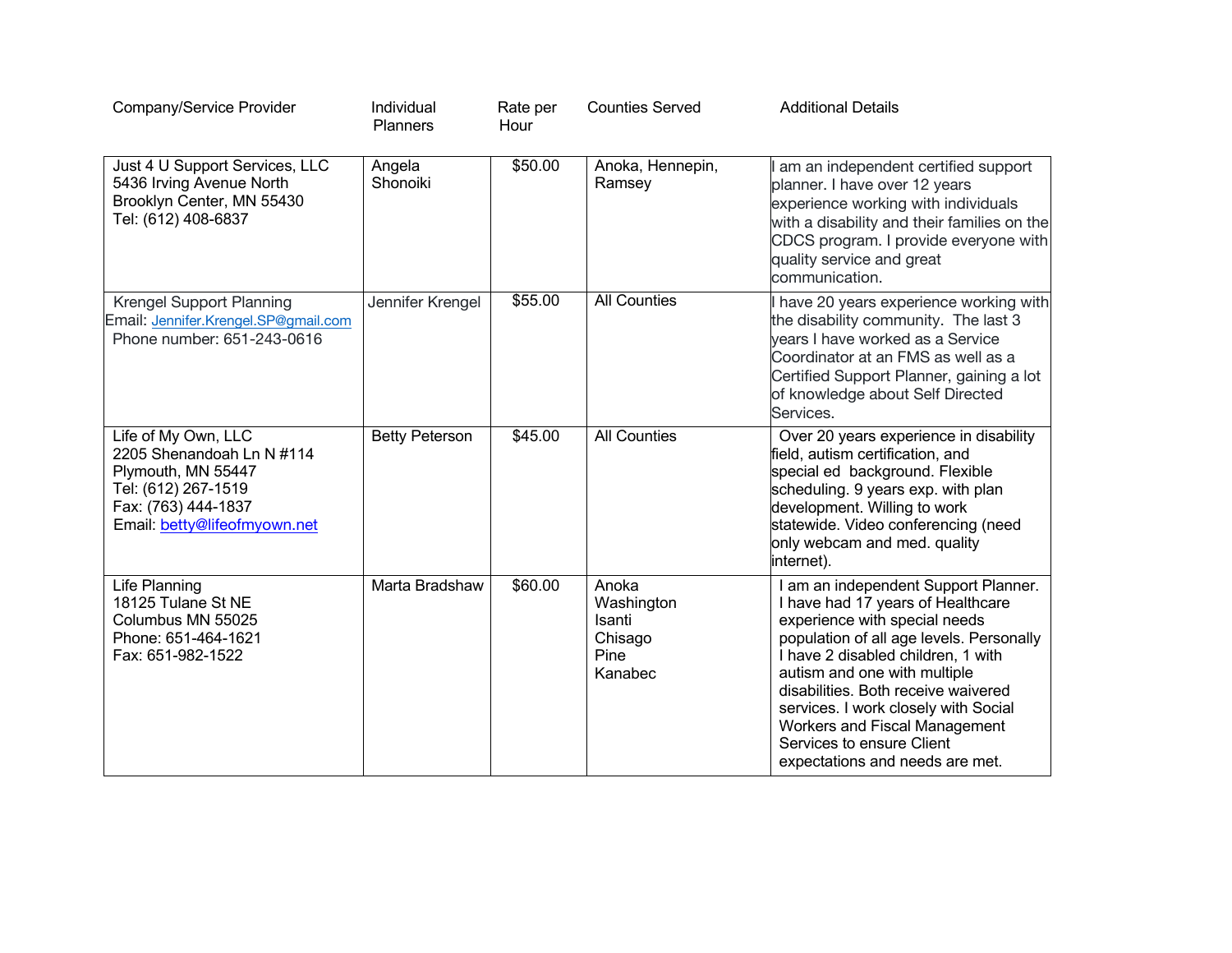| Company/Service Provider                                                                                                                                                  | Individual<br><b>Planners</b> | Rate per<br>Hour    | <b>Counties Served</b>                                                                                                                                                                                                | <b>Additional Details</b>                                                                                                                                                                                                                                                                                                                                                                                                                                                                                                                                                                                                             |
|---------------------------------------------------------------------------------------------------------------------------------------------------------------------------|-------------------------------|---------------------|-----------------------------------------------------------------------------------------------------------------------------------------------------------------------------------------------------------------------|---------------------------------------------------------------------------------------------------------------------------------------------------------------------------------------------------------------------------------------------------------------------------------------------------------------------------------------------------------------------------------------------------------------------------------------------------------------------------------------------------------------------------------------------------------------------------------------------------------------------------------------|
| Mahad Support Planner LLC<br>Phone: 320-443-5681<br>Email: hellomahad81@gmail.com                                                                                         | Mahad<br>Mohamed              | \$45.00-<br>\$50.00 | <b>All Counties</b>                                                                                                                                                                                                   | Mahad Support Planner has years<br>of experience working with<br>individuals eligible for CDCS<br>services. Well-trained in writing<br>person-centered community<br>support plans. Have more<br>knowledge and understanding in<br>waivered programs. Fluent in<br>Somali, Oromo and English<br>language. We help families to more<br>understand the programs, and<br>identify their goals, and tell them<br>other CDCS options available in<br>order to achieve a greater<br>independence.                                                                                                                                            |
| <b>MFT Services, LLC</b><br>355 Transit Avenue<br>Roseville, MN 55113<br>Tel: (651) 484-2654 or<br>(651) 728-1448<br>Fax: 651-484-2654<br>Email: mfthaoservices@gmail.com | May Thao                      | \$50.00             | <b>All Counties</b>                                                                                                                                                                                                   | Over 15 years of experience with<br>Home and Community-Based<br><b>Waiver services and CDCS</b><br>services. Extensive knowledge of<br>school and social service delivery<br>systems, and community resources<br>and services. Bilingual:<br>Hmong/English.                                                                                                                                                                                                                                                                                                                                                                           |
| Minding Emergence, LLC<br>4412 W Lake Harriet Pkwy, Ste A<br>Minneapolis, MN 55410<br>Tel: 218.522.0167<br>Email:<br>jodib@mindingemergence.com                           | Jodi Beckstrom                | \$50.00             | <b>Eleven Metro Counties</b><br>(Anoka, Carver, Chisago,<br>Dakota, Hennepin,<br>Isanti, Ramsey, Scott,<br>Sherburne, Washington,<br>and Wright); Any<br><b>Greater Minnesota</b><br>County by special<br>arrangement | am a family member of two<br>people who live/have lived with<br>disabilities; one person with downs<br>syndrome, the other with a<br>quadriplegic disability - both<br>fabulous human beings.<br>Professionally, I have worked in<br>community multi-sector<br>collaboration for children and<br>family services for over 20 years.<br>Most recently, I worked in disability<br>services with Hennepin, Anoka,<br>Dakota & Ramsey counties. I am<br>trained in Person-Centered<br>Thinking & Planning, concentrating<br>on a person's strengths. I am also a<br>trained facilitator and certified in<br>individual change management. |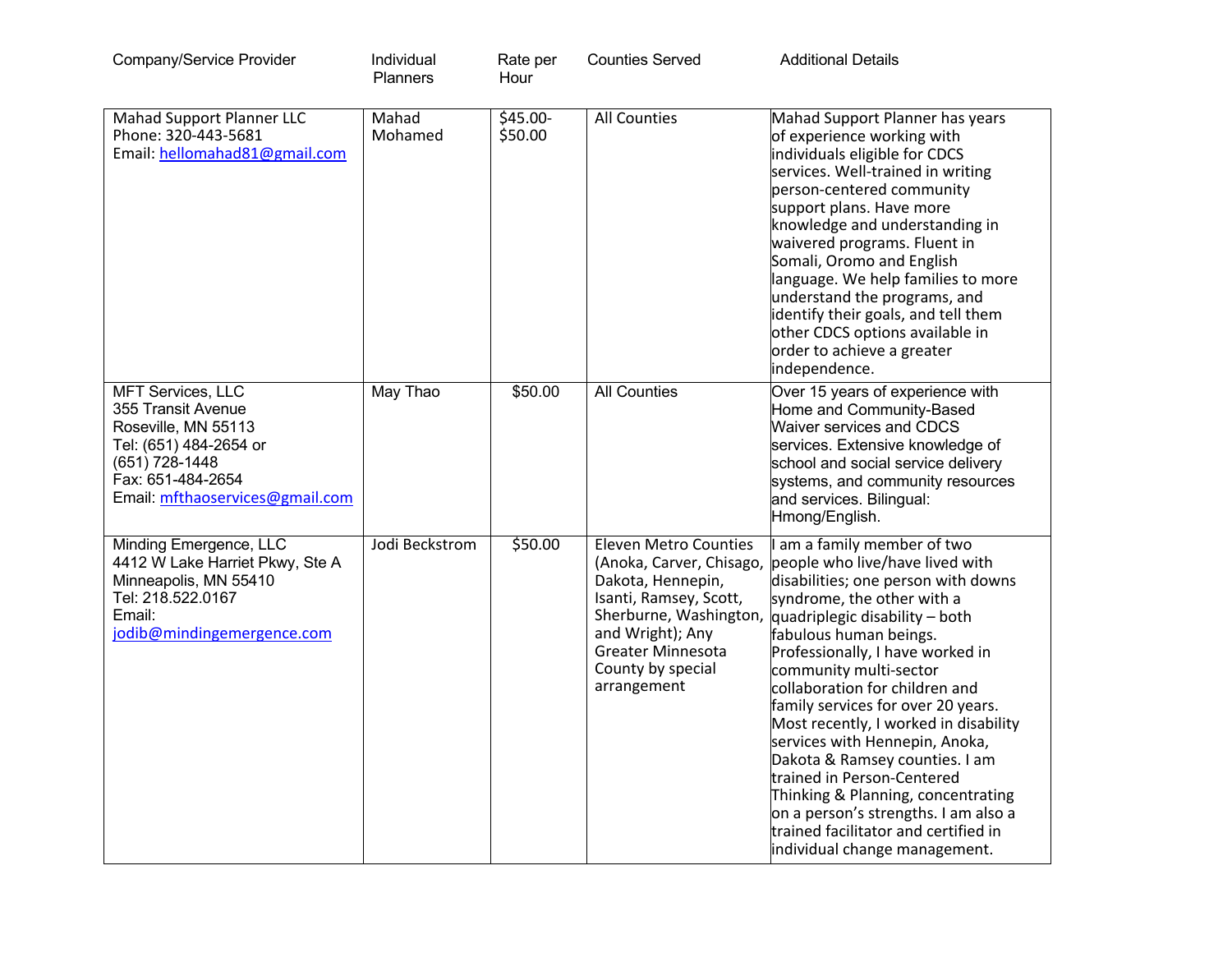| Company/Service Provider                                                                                                                                                  | Individual<br><b>Planners</b>                                                | Rate per<br>Hour                                                                                                 | <b>Counties Served</b>                                                                                                  | <b>Additional Details</b>                                                                                                                                                                                                                                                                                                                                                                                                                                                              |
|---------------------------------------------------------------------------------------------------------------------------------------------------------------------------|------------------------------------------------------------------------------|------------------------------------------------------------------------------------------------------------------|-------------------------------------------------------------------------------------------------------------------------|----------------------------------------------------------------------------------------------------------------------------------------------------------------------------------------------------------------------------------------------------------------------------------------------------------------------------------------------------------------------------------------------------------------------------------------------------------------------------------------|
| Minnesota Disability Support<br>Alternatives (MNDSA)<br>651-317-4679 phone<br>651-560-5578 fax<br>Email: main@mndsa.org<br>Website: www.mndsa.org                         | Kayla B.<br>Sarah D.<br>Nicole C.<br>Peter C.<br>Jessica E.<br>Sharynetta P. | \$55.00                                                                                                          | utilizing video or<br>teleconferencing to<br>reach rural areas that<br>have little or no access<br>to support planners. | ALL Minnesota counties, Our staff have over 25 years of<br>experience working with disabled<br>individuals and their families. All of<br>us either qualify as disabled<br>ourselves or have a family member<br>with a disability. This combination<br>of professional and personal<br>experience ensures that all of our<br>services are provided with a unique<br>perspective. We believe that it is<br>important for EVERYONE to have<br>access to high quality support<br>planning. |
| Minnesota Support Planning, LLC<br><b>Licensed School</b><br><b>Counselor/Licensed Social Worker</b><br>651-789-4528<br>Cell-952.594.0050<br>abdifatah.kofiro@outlook.com | Abdifatah Kofiro                                                             | \$45-\$60-<br>rate varies<br>depending<br>on<br>distance of<br>travel from<br>office to<br>individual<br>served. | <b>All Counties</b>                                                                                                     | Over 4 years of experience working<br>with individuals with disabilities.<br>Have experience working with both<br>CCB and AC-EW CDCS. Have in<br>depth knowledge and understanding<br>in waivered programs and supports<br>to help individuals achieve greater<br>independence in the community. We<br>are also fluent in Somali.                                                                                                                                                      |
| <b>Neal Support Planning Services</b><br>Phone: 320-291-2383<br>Email:jasonjessicaneal@msn.com                                                                            | Jessica Neal                                                                 | \$50.00                                                                                                          | <b>All Counties</b>                                                                                                     | 20 plus years of work with<br>individuals with disabilities, waivers,<br>and county services. Knowledgeable<br>with medical terminology as well<br>experienced in the emergency<br>medical field. Personally<br>experienced as a parent of<br>medically complex children,<br>individuals with ASD, FAS, RAD.                                                                                                                                                                           |
| Kassim Osman<br>919 12th Ave SE unit 214<br>Minneapolis, MN 55414<br>612-272-8031<br>Kamundu96@gmail.com                                                                  | Kassim Osman                                                                 | \$55.00                                                                                                          | All metro counties                                                                                                      | Disability advocate for over 10 years<br>and experience in the provision and<br>management of county service such as<br>CDCS and other support<br>services. Possesses strong work<br>ethics and recognized for the ability to<br>deliver results.                                                                                                                                                                                                                                      |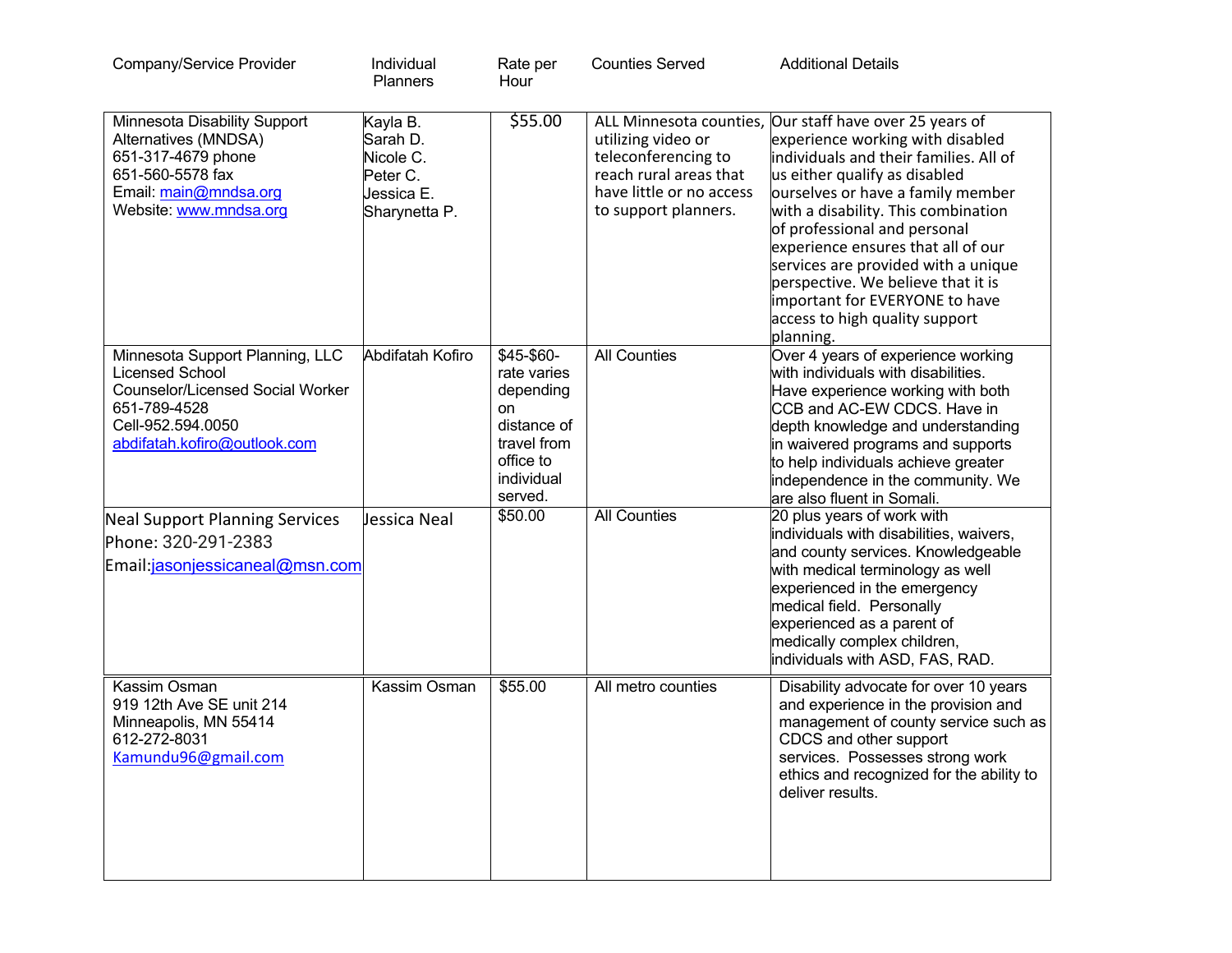| Company/Service Provider                                                                                                              | Individual<br><b>Planners</b> | Rate per<br>Hour | <b>Counties Served</b>                                                                                                                 | <b>Additional Details</b>                                                                                                                                                                                                                                                                                                                                             |
|---------------------------------------------------------------------------------------------------------------------------------------|-------------------------------|------------------|----------------------------------------------------------------------------------------------------------------------------------------|-----------------------------------------------------------------------------------------------------------------------------------------------------------------------------------------------------------------------------------------------------------------------------------------------------------------------------------------------------------------------|
| Polly Owens<br>3315 42nd Avenue SE<br>Rochester, MN 55904<br>Tel: (507) 259-0824<br>Fax: (507) 289-0090<br>smilinglemur8825@gmail.com | Polly Owens                   | \$50.00          | Olmsted, Dodge,<br>Winona, Wabasha,<br>Mower, Houston,<br>Fillmore, Rice,<br>Goodhue, Freeborn,<br>Steele, Dakota,<br>Hennepin, Ramsey | I have been a support planner for 10<br>years and have over 30 years<br>experience assisting individuals in<br>directing their supports. I am an<br>experienced person-centered planning<br>facilitator, trainer and advocate with a<br>passion for helping individuals live their<br>best life.                                                                      |
| Personal Planning LLC<br>Phone: 320-391-1043<br>Email: personplan@embarqmail.<br>com                                                  | Janet<br>Steinbrecher         | \$55.00          | <b>All Counties</b>                                                                                                                    | love working with families to write a<br>plan that best fits their needs. I have<br>person centered training, have worked<br>with individuals with disabilities for 5<br>years, and have been a support<br>planner for a year and a half. I have<br>enjoyed the families I have submitted<br>plans for very much and would love to<br>continue serving more families. |
| Pierce Planning<br>8134 173rd Street West<br>Lakeville, MN 55044<br>Tel: (763) 412-7472<br>Web:<br>pierceplanning.wordpress.com       | Kerri Wyman                   | \$60.00          | Metro counties & others<br>by special arrangement                                                                                      | Over 12 years experience in the<br>Disability Community and Client Driven<br>Supports. I enjoy collaborating with<br>individuals to create a plan that is<br>person-centered and focuses on their<br>particular needs. I look forward to<br>serving you.                                                                                                              |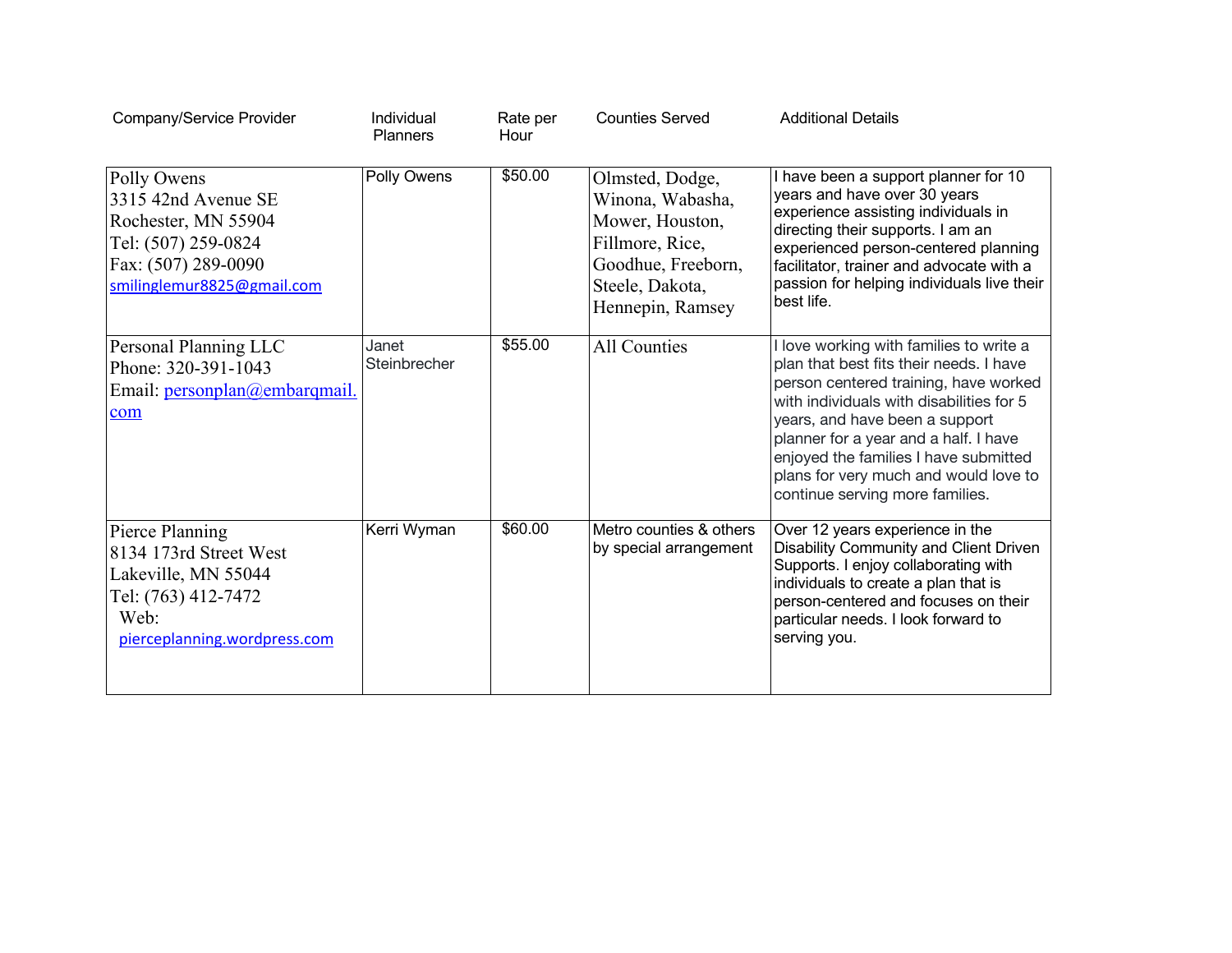| Company/Service Provider                                                                                                                                                                                           | Individual<br><b>Planners</b>                                | Hour               | Rate per Counties Served                            | <b>Additional Details</b>                                                                                                                                                                                                                                                                                                                                                                                                                                                                                                                                                                                                                                                                                                                                                                                                                                                                                                                                                                                                                                                                                                                                                                                                                                                                                                                        |
|--------------------------------------------------------------------------------------------------------------------------------------------------------------------------------------------------------------------|--------------------------------------------------------------|--------------------|-----------------------------------------------------|--------------------------------------------------------------------------------------------------------------------------------------------------------------------------------------------------------------------------------------------------------------------------------------------------------------------------------------------------------------------------------------------------------------------------------------------------------------------------------------------------------------------------------------------------------------------------------------------------------------------------------------------------------------------------------------------------------------------------------------------------------------------------------------------------------------------------------------------------------------------------------------------------------------------------------------------------------------------------------------------------------------------------------------------------------------------------------------------------------------------------------------------------------------------------------------------------------------------------------------------------------------------------------------------------------------------------------------------------|
|                                                                                                                                                                                                                    |                                                              |                    |                                                     |                                                                                                                                                                                                                                                                                                                                                                                                                                                                                                                                                                                                                                                                                                                                                                                                                                                                                                                                                                                                                                                                                                                                                                                                                                                                                                                                                  |
| <b>PLAID Professional Services</b><br>PO Box 201, Pennock, MN 56279<br>320-212-2222<br>PLAIDproservices@gmail.com<br>tammib@PLAIDProServices.net<br>www.PLAIDProServices.net<br><b>Professional Services Group</b> | Tammi Buska<br>(previously<br>Boedigheimer)<br>Mohamed Yarow | \$50.00<br>\$55.00 | <b>All Counties</b><br>All metro counties, Stearns, | I am an Independent Support Planner<br>committed to providing quality services<br>in assisting individuals in developing a<br>Person-Centered plan that supports<br>positive living, independence, and<br>quality of life. Personally, I am a parent<br>of three disabled young adults, two with<br>severe autism who use CDCS and one<br>with a traumatic brain injury. I am a<br>nationally certified guardian, person-<br>centered trained, PCA certified, have a<br>master's degree in psychology and<br>behavior analysis, and over 20 years'<br>experience working with systems that<br>support people with disabilities (e.g.<br>educational teams, county services,<br>etc.). My combined knowledge as an<br>involved parent of kids with severe<br>disabilities, supporting other families in<br>various ways, advocating for excellence<br>and higher expectations, and all of my<br>education can give individuals<br>confidence in my abilities to serve them<br>well as a support planner. My goal will<br>be to learn what individual want in life<br>and do my best to help them develop a<br>plan that supports their goals, dreams,<br>and expectations so they thrive and<br>achieve living a life they desire. I can<br>meet with you in-person, through video<br>chat, or by phone; whichever is most<br>convenient for you. |
| 2520 W. Larpenteur Ave., #100<br>Lauderdale, MN 55113                                                                                                                                                              |                                                              |                    | Sherburne, Rice, Olmstead<br>and Blue Earth         |                                                                                                                                                                                                                                                                                                                                                                                                                                                                                                                                                                                                                                                                                                                                                                                                                                                                                                                                                                                                                                                                                                                                                                                                                                                                                                                                                  |
| Phone: 612-250-9590                                                                                                                                                                                                |                                                              |                    |                                                     |                                                                                                                                                                                                                                                                                                                                                                                                                                                                                                                                                                                                                                                                                                                                                                                                                                                                                                                                                                                                                                                                                                                                                                                                                                                                                                                                                  |
|                                                                                                                                                                                                                    |                                                              |                    |                                                     |                                                                                                                                                                                                                                                                                                                                                                                                                                                                                                                                                                                                                                                                                                                                                                                                                                                                                                                                                                                                                                                                                                                                                                                                                                                                                                                                                  |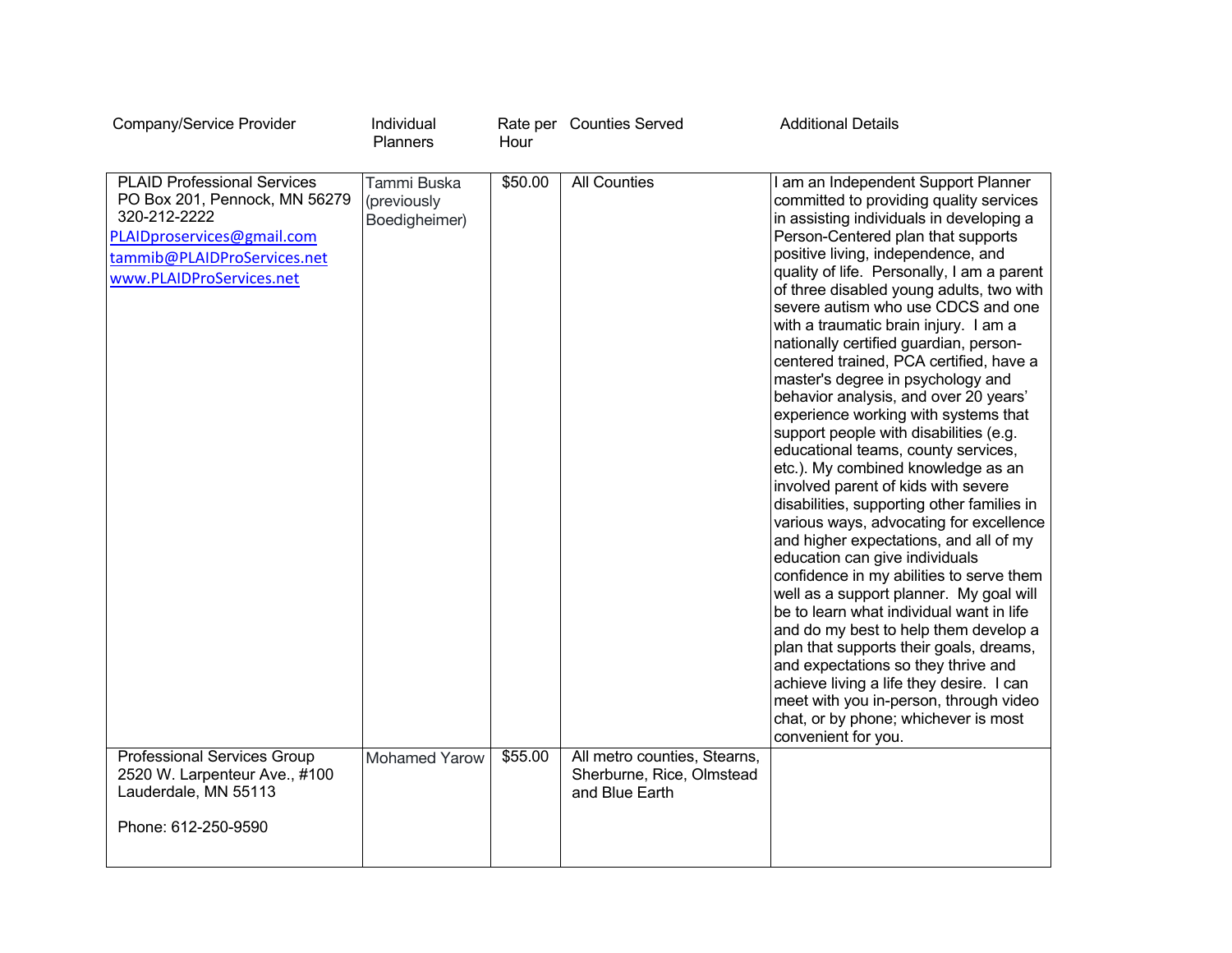| Company/Service Provider                                                                                                                                                 | Individual<br><b>Planners</b>        | Hour    | Rate per Counties Served | <b>Additional Details</b>                                                                                                                                                                                                                                                                                                                                                                                                                                                                                      |
|--------------------------------------------------------------------------------------------------------------------------------------------------------------------------|--------------------------------------|---------|--------------------------|----------------------------------------------------------------------------------------------------------------------------------------------------------------------------------------------------------------------------------------------------------------------------------------------------------------------------------------------------------------------------------------------------------------------------------------------------------------------------------------------------------------|
| Professional Support Planning<br>Services, LLC<br>phone: 320-309-5255<br>fax: 320-338-7165<br>PSPStoday@gmail.com                                                        | <b>Kellie Pennie</b>                 | \$55.00 | <b>All Counties</b>      | I am a parent of a child that is on a<br>TBI-NB waiver and we have been<br>utilizing the CDCS option for over 7<br>years. I provide exceptional customer<br>service and assist all of my clients to<br>find the resources they need to create<br>healthy, safe lives while striving for<br>feelings of fulfillment and joy. I take<br>great pride in creating person centered<br>plans that are unique to each<br>individual, while creating positive<br>relationships for all members of my<br>client's team. |
| Prouty Support Planning and<br>Consultation<br>14017 White Rock Road<br>Burnsville, MN 55337<br>Tel: (952) 240-6121<br>deann@proutysupportplanning.co<br>$\underline{m}$ | DeAnn Prouty,<br><b>Stacy Feilen</b> | \$50.00 | <b>All Counties</b>      | I am an Independent Support Planner<br>who has worked in social services for<br>over 20 years and been a Support<br>Planner for the last 10 years. I have<br>experience in CDCS and all waiver<br>types. I am passionate about providing<br>services that are person centered,<br>responsive and focused on achieving<br>your goals. I am able to arrange<br>meetings in that manner that best<br>meets your needs-- in person, through<br>video chat or conference call.                                      |
| Remarkable Care Planning LLC<br>2500 Nathan Ln N. #131<br>Plymouth, MN 55441<br>Tel: (612) 366-5336<br>remarkablecareplanning@yahoo.co<br>$\underline{m}$                | Dakisha L.<br>Whitson                | \$50.00 | Metro Area               |                                                                                                                                                                                                                                                                                                                                                                                                                                                                                                                |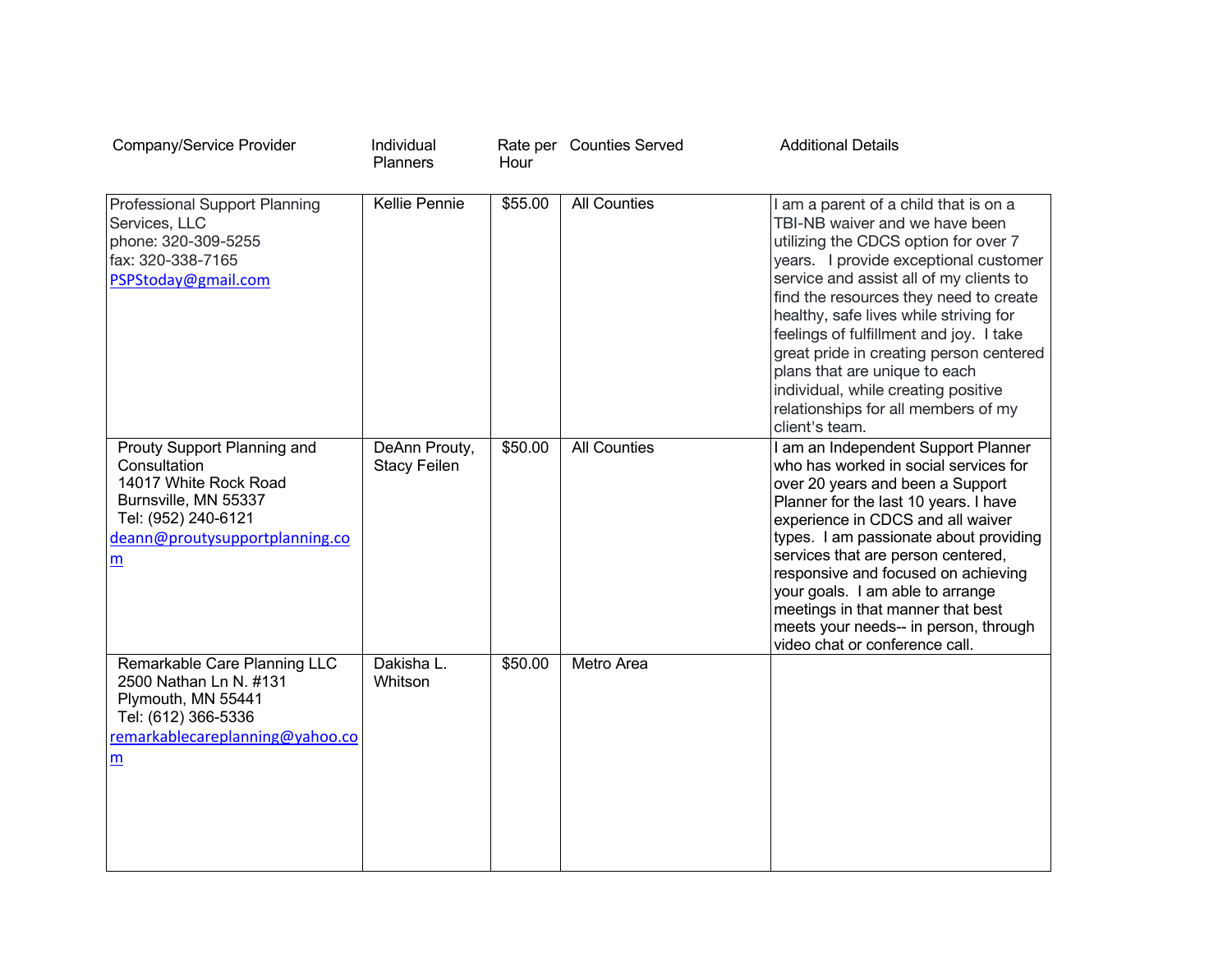| Company/Service Provider                                                                                                                                                                                 | Individual<br><b>Planners</b>                                   | Hour                  | Rate per Counties Served                                                                                                                                                                                  | <b>Additional Details</b>                                                                                                                                                                                                                                                                                                                                                                                                                                                                                                                                                                                      |
|----------------------------------------------------------------------------------------------------------------------------------------------------------------------------------------------------------|-----------------------------------------------------------------|-----------------------|-----------------------------------------------------------------------------------------------------------------------------------------------------------------------------------------------------------|----------------------------------------------------------------------------------------------------------------------------------------------------------------------------------------------------------------------------------------------------------------------------------------------------------------------------------------------------------------------------------------------------------------------------------------------------------------------------------------------------------------------------------------------------------------------------------------------------------------|
| Southeastern Minnesota Center for<br>Independent Living<br>(SEMCIL) 2720 N.<br>Broadway<br>Rochester, MN 55906<br>Tel: (612) 703-2647<br>Fax: (651) 454-2773                                             | Mitchel<br>Paulson and<br>Larry More                            | \$45.00               | Serving Rochester and<br>southeast Minnesota                                                                                                                                                              |                                                                                                                                                                                                                                                                                                                                                                                                                                                                                                                                                                                                                |
| Southern Minnesota Independent<br>Living Enterprises and<br>Services (SMILES)<br>709 So. Front St., Suite 7<br>Mankato, MN 56001<br>Tel: (507) 345-7139<br>Fax: (507) 345-8429<br>Web: www.SMILESCIL.org | Erica Rewitzer,<br><b>Tricia Garza</b><br>and Bethany<br>Miller | \$60.00               | Blue Earth, Nicollet,<br>LeSueur, Sibley, Brown,<br>Waseca, Faribault,<br>Martin, and Watonwan<br>Counties                                                                                                | SMILES has been providing<br>independent living services to<br>people with disabilities for more than<br>20 years.                                                                                                                                                                                                                                                                                                                                                                                                                                                                                             |
|                                                                                                                                                                                                          |                                                                 |                       |                                                                                                                                                                                                           |                                                                                                                                                                                                                                                                                                                                                                                                                                                                                                                                                                                                                |
| Southwestern Center for                                                                                                                                                                                  | Linda Halbur,                                                   |                       | Cottonwood, Jackson,                                                                                                                                                                                      | SWCIL has been providing                                                                                                                                                                                                                                                                                                                                                                                                                                                                                                                                                                                       |
| Independent Living (SWCIL)                                                                                                                                                                               | <b>LSW</b>                                                      |                       | Lincoln, Lyon, Murray,                                                                                                                                                                                    | independent living services to people                                                                                                                                                                                                                                                                                                                                                                                                                                                                                                                                                                          |
| 109 S. Fifth Street, Suite 700                                                                                                                                                                           | Jen Thovson<br>Shanda Walker                                    |                       | Nobles, Pipestone,                                                                                                                                                                                        | with disabilities based on consumer                                                                                                                                                                                                                                                                                                                                                                                                                                                                                                                                                                            |
| Marshall, MN 56258                                                                                                                                                                                       | Jennifer Cox                                                    |                       | Redwood, Rock, and                                                                                                                                                                                        | choice for more than 25 years.                                                                                                                                                                                                                                                                                                                                                                                                                                                                                                                                                                                 |
| Tel: (507) 532-2221                                                                                                                                                                                      |                                                                 |                       | <b>Yellow Medicine Counties</b>                                                                                                                                                                           |                                                                                                                                                                                                                                                                                                                                                                                                                                                                                                                                                                                                                |
| TTY: (507) 532-2221                                                                                                                                                                                      |                                                                 |                       |                                                                                                                                                                                                           |                                                                                                                                                                                                                                                                                                                                                                                                                                                                                                                                                                                                                |
| Fax: (507) 532-2222                                                                                                                                                                                      |                                                                 |                       |                                                                                                                                                                                                           |                                                                                                                                                                                                                                                                                                                                                                                                                                                                                                                                                                                                                |
| Web: www.SWCIL.com                                                                                                                                                                                       |                                                                 |                       |                                                                                                                                                                                                           |                                                                                                                                                                                                                                                                                                                                                                                                                                                                                                                                                                                                                |
| A Spark of Inspiration LLC<br>Email: Lana@spark2hope.org or<br>Phone: 763-260-0182 for new<br>planning requests.<br>www.spark2hope.org                                                                   | Lana<br>Sarah<br>Amie<br>Patti                                  | $$50.00 -$<br>\$53.00 | Sherburne<br>Wright<br>Anoka<br><b>Benton</b><br><b>Stearns</b><br>Mille Lacs<br>Todd<br>Meeker<br>Hennepin<br>Other counties by<br>consideration.<br>We provide phone, virtual or<br>in person meetings. | We provide support planning services and<br>resources to families, helping them build plans<br>with needed services, supports, and goods<br>that meet their health and safety needs. We<br>work with clients on creating goals to help<br>maintain health, safety and increase skills and<br>independence. The team has planners with<br>lead agency experience, nursing, several<br>years combine experience working with<br>vulnerable populations and family members<br>with medical/ special needs. We love providing<br>education so that clients/ families can make<br>the best choices for their needs. |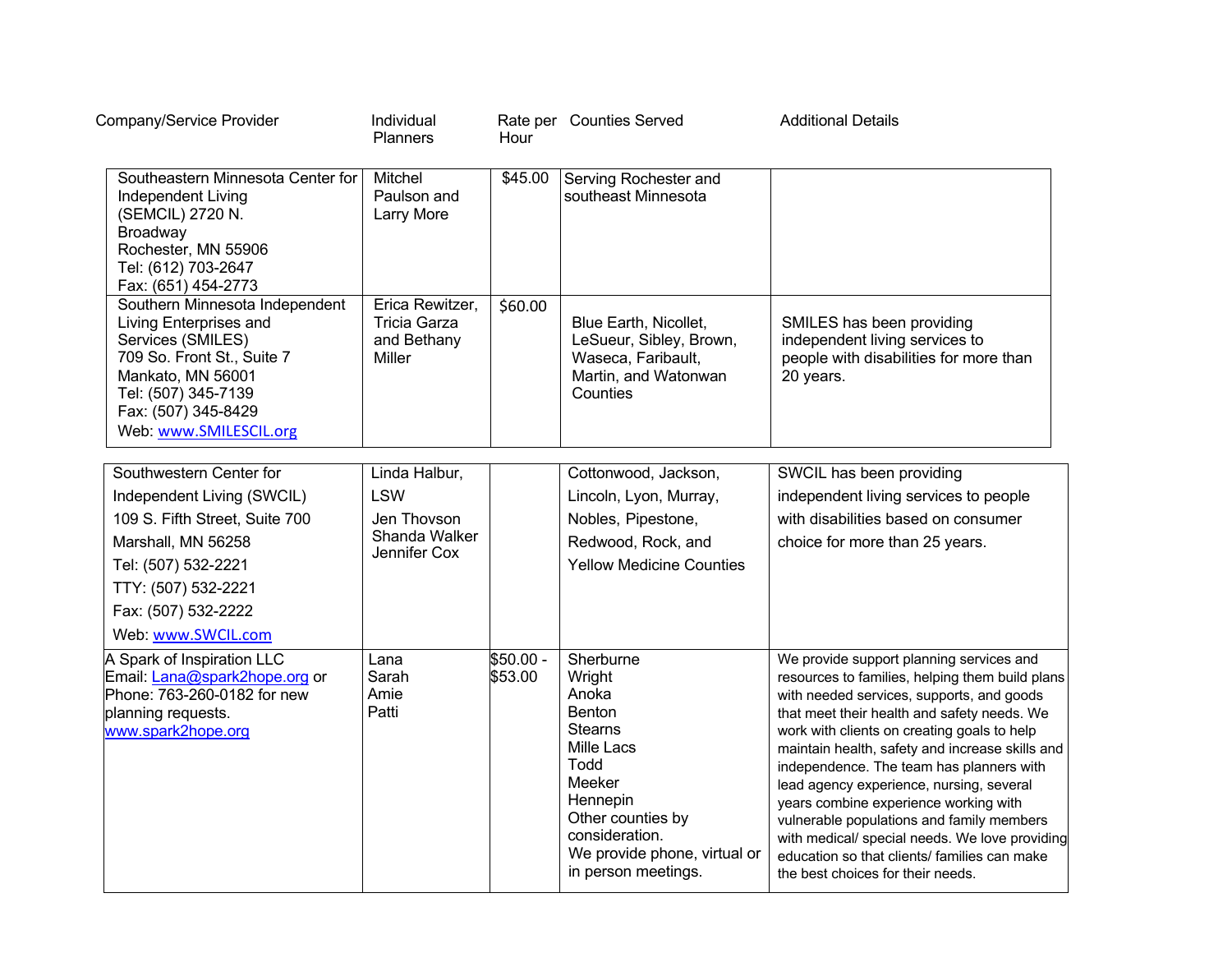| Company/Service Provider                                                                                                                                                        | Individual<br>Planners                       | Hour    | Rate per Counties Served                                                                                        | <b>Additional Details</b>                                                                                                                                                                                                                                                                                                                                                                                                           |
|---------------------------------------------------------------------------------------------------------------------------------------------------------------------------------|----------------------------------------------|---------|-----------------------------------------------------------------------------------------------------------------|-------------------------------------------------------------------------------------------------------------------------------------------------------------------------------------------------------------------------------------------------------------------------------------------------------------------------------------------------------------------------------------------------------------------------------------|
| Support Broker Services, LLC<br>6536 Kenwood Rd.<br>St. Cloud, MN 56303<br>Tel: (320) 282-9331<br>Fax: (320) 251-5396                                                           | Teri Bierman<br>Julie Crane<br>Jennifer Wahl | \$55.00 | Stearns, Benton, Sherburne,<br>Wright, Mille Lacs, Isanti,<br>Crow Wing, others case by<br>case consideration   | Former English Teacher and Parent<br>of Child on CAC Waiver. Experienced<br>in Person-Centered Planning and<br>advocacy for individuals with<br>disabilities. Experienced in<br>home/vehicle modifications, nursing<br>level of cares, communication and<br>behavioral resources.                                                                                                                                                   |
| <b>Support Planner Solutions, LLC</b><br>8088 112 <sup>th</sup> St NW<br>Annandale, MN 55302<br>Tel: (507) 317-3771<br>Fax: (320) 323-4450<br>mhadfield.spsolutions@outlook.com | Melissa Hadfield                             | \$50.00 | Wright, Sherburne, Stearns,<br>Benton, Todd and Meeker<br>counties and other counties<br>by special arrangement | I am an independent Support Planner<br>and parent of 2 children who have been<br>using CDCS waivered services since<br>2012. I strive to help my families find<br>the resources they need to live better<br>lives and thrive at home by establishing<br>personal goals and creating a person<br>centered CDCS plan. I am<br>experienced with nursing level of care,<br>behavioral resources and planning for<br>home modifications. |
| Supporting Home L.L.C.<br>1703 Hazel Hill Rd SE<br>Alexandria, MN 56308<br>320-424-1128<br>Weltemelissa21@gmail.com                                                             | <b>Melissa Welte</b>                         | \$40-45 | <b>All Counties</b>                                                                                             | I am independent support planner. I<br>have been working with CDCS for my<br>son who is developmentally delayed for<br>10 years. I specialize in families with<br>special needs children and utilizing<br>services to meet those needs.                                                                                                                                                                                             |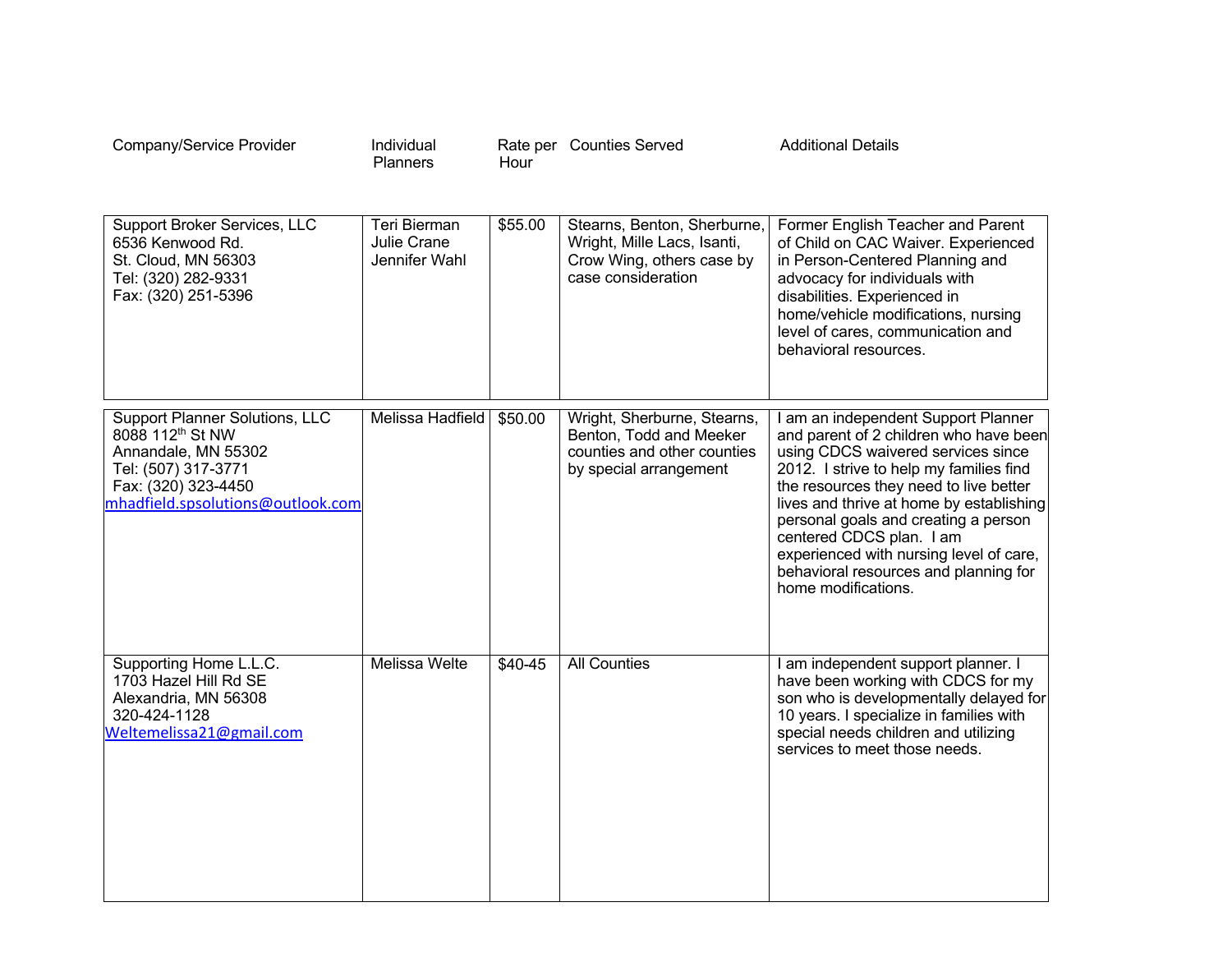| Company/Service Provider                                                                                                                                                                                             | Individual<br><b>Planners</b> | Hour    | Rate per Counties Served | <b>Additional Details</b>                                                                                                                                                                                                                                                                                                                                                                                                                                                                                                                                                                                                                                                                                                                                                                                                                                                                                                       |
|----------------------------------------------------------------------------------------------------------------------------------------------------------------------------------------------------------------------|-------------------------------|---------|--------------------------|---------------------------------------------------------------------------------------------------------------------------------------------------------------------------------------------------------------------------------------------------------------------------------------------------------------------------------------------------------------------------------------------------------------------------------------------------------------------------------------------------------------------------------------------------------------------------------------------------------------------------------------------------------------------------------------------------------------------------------------------------------------------------------------------------------------------------------------------------------------------------------------------------------------------------------|
| Shanasha Whitson, MA, LSW, MA<br><b>Community Partnership</b><br>Collaborative 2.0<br>3210 Oliver Avenue North<br>Suite 3<br>Minneapolis, MN 55412<br>612-481-3577 Office<br>612-200-8655 Fax<br>cpc@cpcmn.org Email | Shanasha<br>Whitson           | \$65.00 | <b>All Counties</b>      | Shanasha Whitson is a culturally<br>competent and culturally<br>responsive CDCS support planner<br>with an office in North<br>Minneapolis and a satellite office<br>in Crystal Minnesota and Brooklyn<br>Center Minnesota, Shanasha has a<br>bachelor's degree in psychology<br>with a minor in criminal justice<br>and a master's degree in<br>psychology from Saint Mary's<br>University of Minnesota in the<br>areas of licensed professional<br>clinical counseling and licensed<br>alcohol and drug counseling.<br>Shanasha has worked in and<br>around the community for more<br>than 15 years specific to<br>community health and the social<br>determinants of health. Shanasha<br>provides CDCS Support planning<br>services from A-Z. Shanasha works<br>with the LGBTQ, BPoC, families,<br>The Autistic Community, The<br>Elderly, Families from every walk<br>of life and Individuals with<br>specific/unique needs. |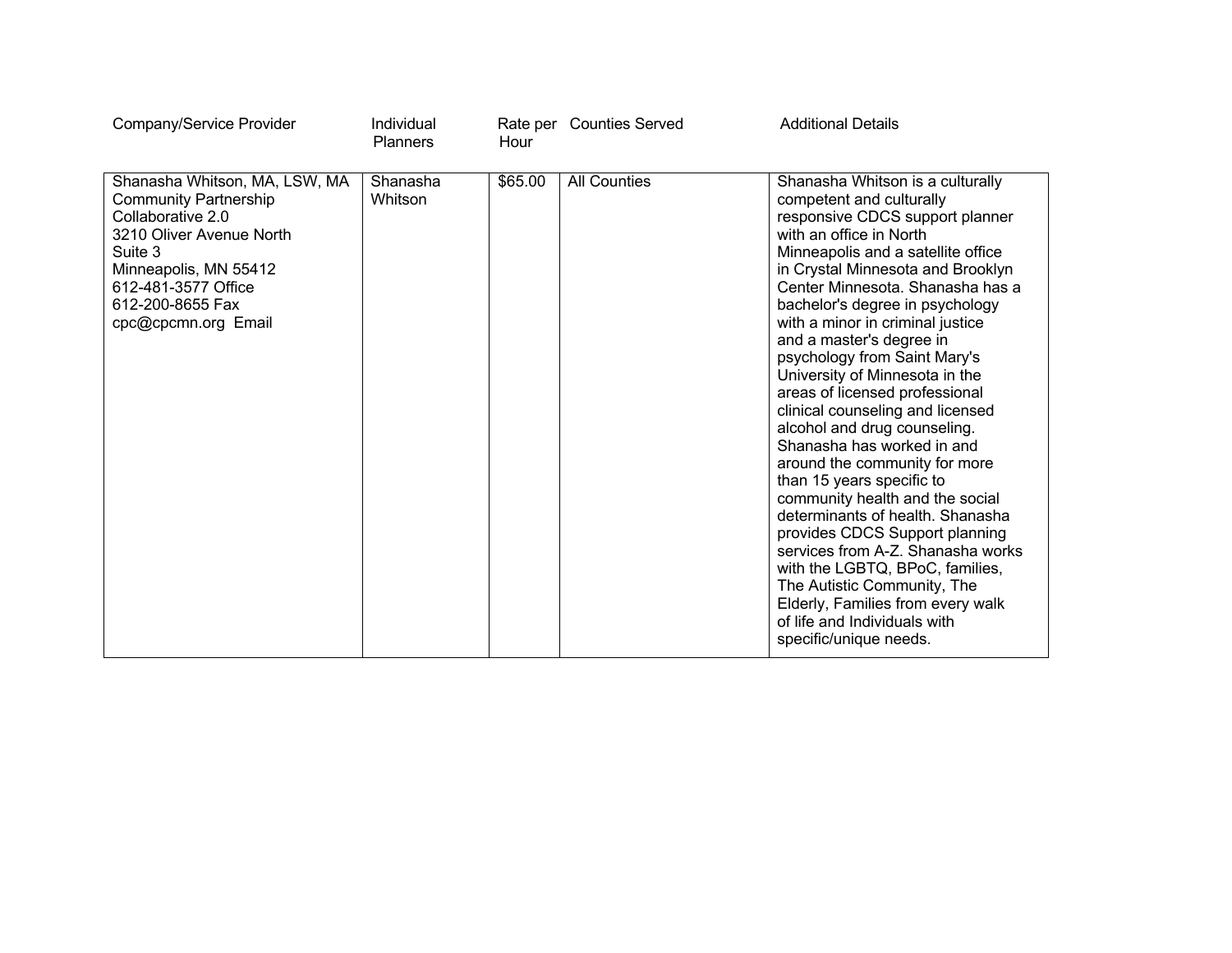| Company/Service Provider | Individual<br>Planners | Rate per<br>Hour | <b>Counties Served</b> | <b>Additional Details</b> |
|--------------------------|------------------------|------------------|------------------------|---------------------------|
|--------------------------|------------------------|------------------|------------------------|---------------------------|

| Winding River Services, LLC<br>1454 97th Ave NW<br>Coon Rapids, MN 55433<br>(763) 486-9916<br>elisabeth@windingriverservices.com<br>www.windingriverservices.com                                               | Elisabeth Adams \$60.00         | Anoka<br>Hennepin<br>Ramsey<br>Washington<br>(All other counties by special<br>arrangement) | With over 10 years of experience in<br>waiver programs and support<br>planning, Elisabeth specializes in<br>working with individuals with autism<br>and their teams as well as consumers<br>with physical disabilities. She has<br>considerable experience with home<br>and vehicle modifications and<br>behavioral resources.<br>Elisabeth initially came to CDCS as<br>the parent of a child with multiple<br>physical and cognitive disabilities,<br>and she understands the process<br>from both a professional and<br>personal perspective. She brings 20<br>years of professional writing and<br>education administration experience<br>to her support planning business and<br>is committed to achieving creative<br>and positive person-centered results<br>and plans for her clients. |
|----------------------------------------------------------------------------------------------------------------------------------------------------------------------------------------------------------------|---------------------------------|---------------------------------------------------------------------------------------------|------------------------------------------------------------------------------------------------------------------------------------------------------------------------------------------------------------------------------------------------------------------------------------------------------------------------------------------------------------------------------------------------------------------------------------------------------------------------------------------------------------------------------------------------------------------------------------------------------------------------------------------------------------------------------------------------------------------------------------------------------------------------------------------------|
| <b>XK Equitable Care Services</b><br>3610 North 6th Street<br>Minneapolis, MN 55412<br>Tel: (612) 802-6299<br>Fax: (612) 802-6299 (please call 1 <sup>st</sup><br>to connect to fax)<br>$Y$ envisetx@gmail.com | Yenviset "Yen" \$50.00<br>Xiong | Counties within 2.5-hour<br>drive of Twin Cities                                            | Over 12 years of support planning<br>experience in providing personalized<br>services to individual person or family<br>in need of independent living services<br>and support by using the person-<br>centered approach or principles to<br>writing the individualized support plan<br>and budgeting. Knowledge and skills<br>in facilitating, coordinating, recruiting<br>workers, referral to community<br>resources, inclusion, obtaining<br>employment, and many other social<br>service spectrum. Certified Global<br>Career Development Facilitator,<br>HIPPA certification, Financial<br><b>Counselor and Career Counselor</b><br>Certification, BSW with more than 16<br>years of work experience in social<br>work practice.                                                          |